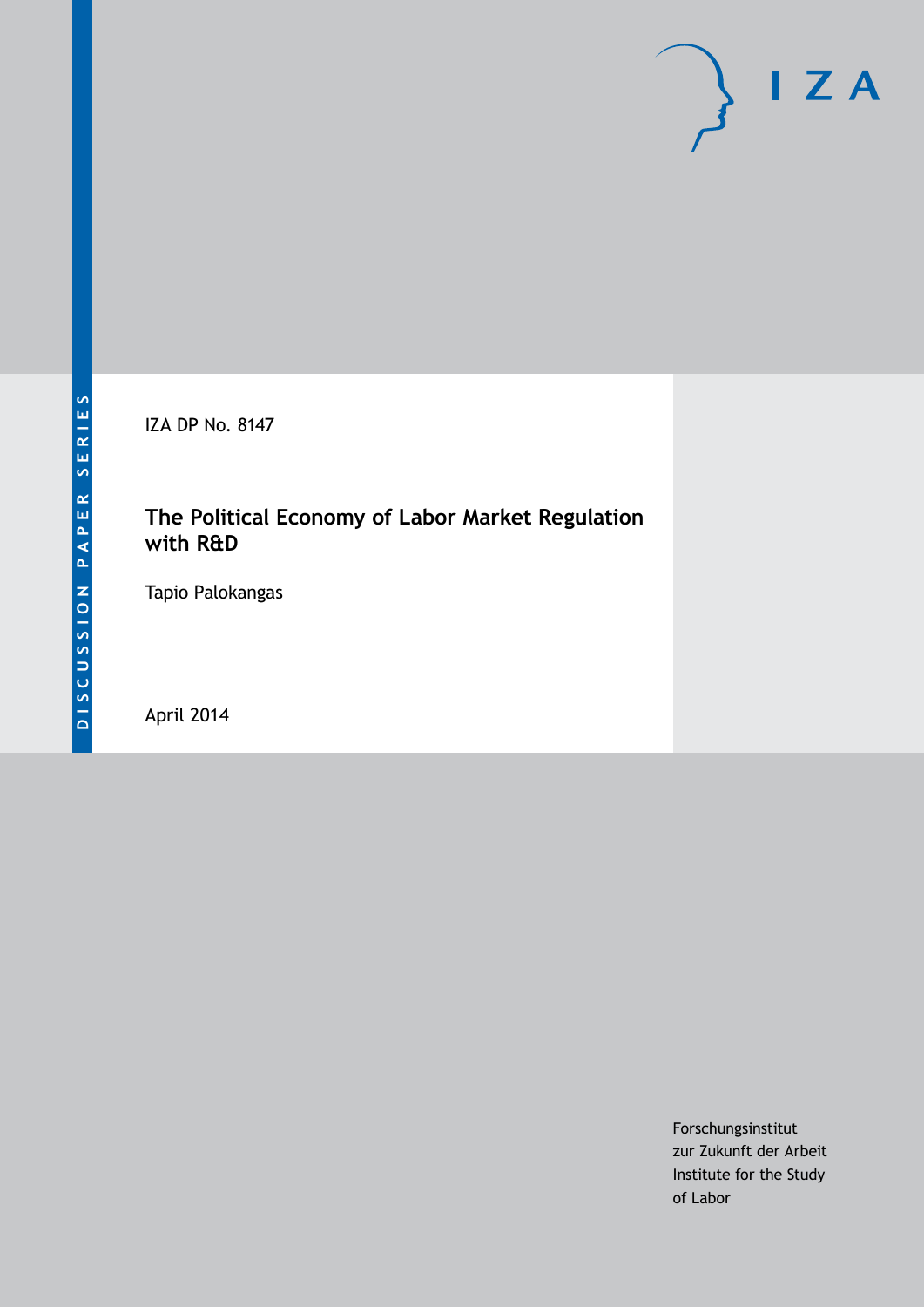# **The Political Economy of Labor Market Regulation with R&D**

## **Tapio Palokangas**

*University of Helsinki, HECER, IIASA and IZA*

### Discussion Paper No. 8147 April 2014

IZA

P.O. Box 7240 53072 Bonn Germany

Phone: +49-228-3894-0 Fax: +49-228-3894-180 E-mail: [iza@iza.org](mailto:iza@iza.org)

Any opinions expressed here are those of the author(s) and not those of IZA. Research published in this series may include views on policy, but the institute itself takes no institutional policy positions. The IZA research network is committed to the IZA Guiding Principles of Research Integrity.

The Institute for the Study of Labor (IZA) in Bonn is a local and virtual international research center and a place of communication between science, politics and business. IZA is an independent nonprofit organization supported by Deutsche Post Foundation. The center is associated with the University of Bonn and offers a stimulating research environment through its international network, workshops and conferences, data service, project support, research visits and doctoral program. IZA engages in (i) original and internationally competitive research in all fields of labor economics, (ii) development of policy concepts, and (iii) dissemination of research results and concepts to the interested public.

<span id="page-1-0"></span>IZA Discussion Papers often represent preliminary work and are circulated to encourage discussion. Citation of such a paper should account for its provisional character. A revised version may be available directly from the author.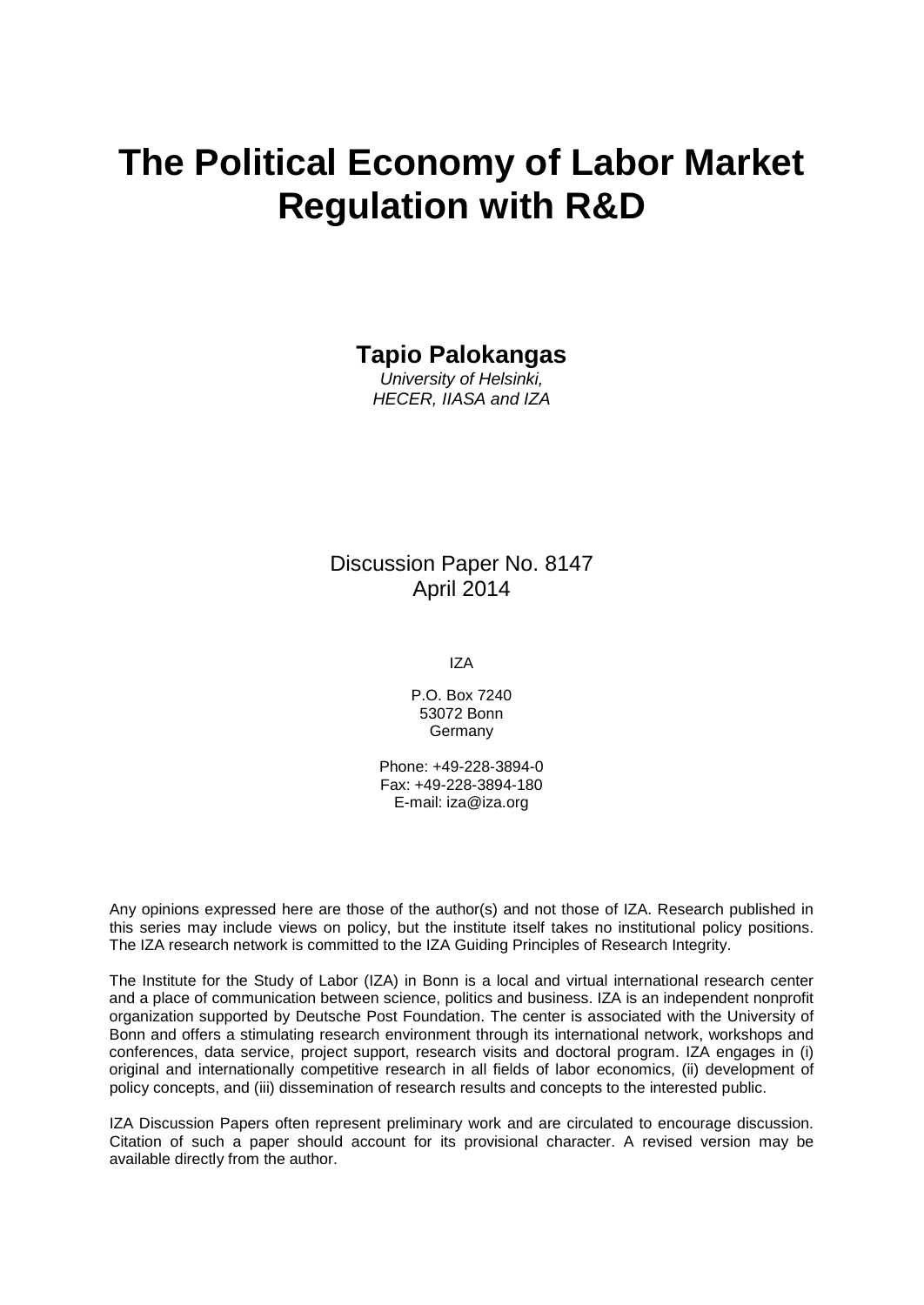IZA Discussion Paper No. 8147 April 2014

## **ABSTRACT**

## **The Political Economy of Labor Market Regulation with R&D[\\*](#page-1-0)**

In this paper, I study the political rationale for labor market regulation. Oligopolists employ raw labor and human capital (i.e. key workers) for production and R&D. There are many jurisdictions, in each of which a self-interested policy maker can regulate/deregulate the local labor market. I show that the observed tendency to labor market deregulation results from labor market policies being set up at the local level. In small jurisdictions, the fall of income due to wage increases is so large that the labor markets are deregulated. With labor market integration, jurisdictions get larger and face less competition from outside. Then, the fall of income due to wage increases is reduced and labor market regulation becomes more attractive to workers' lobbies.

JEL Classification: F15, J50, O40

Keywords: political economy, labour market regulation, R&D, union power

Corresponding author:

Tapio Palokangas Economicum Building P.O. Box 17 (Arkadiankatu 7) FIN-00014 University of Helsinki Finland E-mail: [Tapio.Palokangas@helsinki.fi](mailto:Tapio.Palokangas@helsinki.fi)

The author thanks an anonymous referee for constructive comments.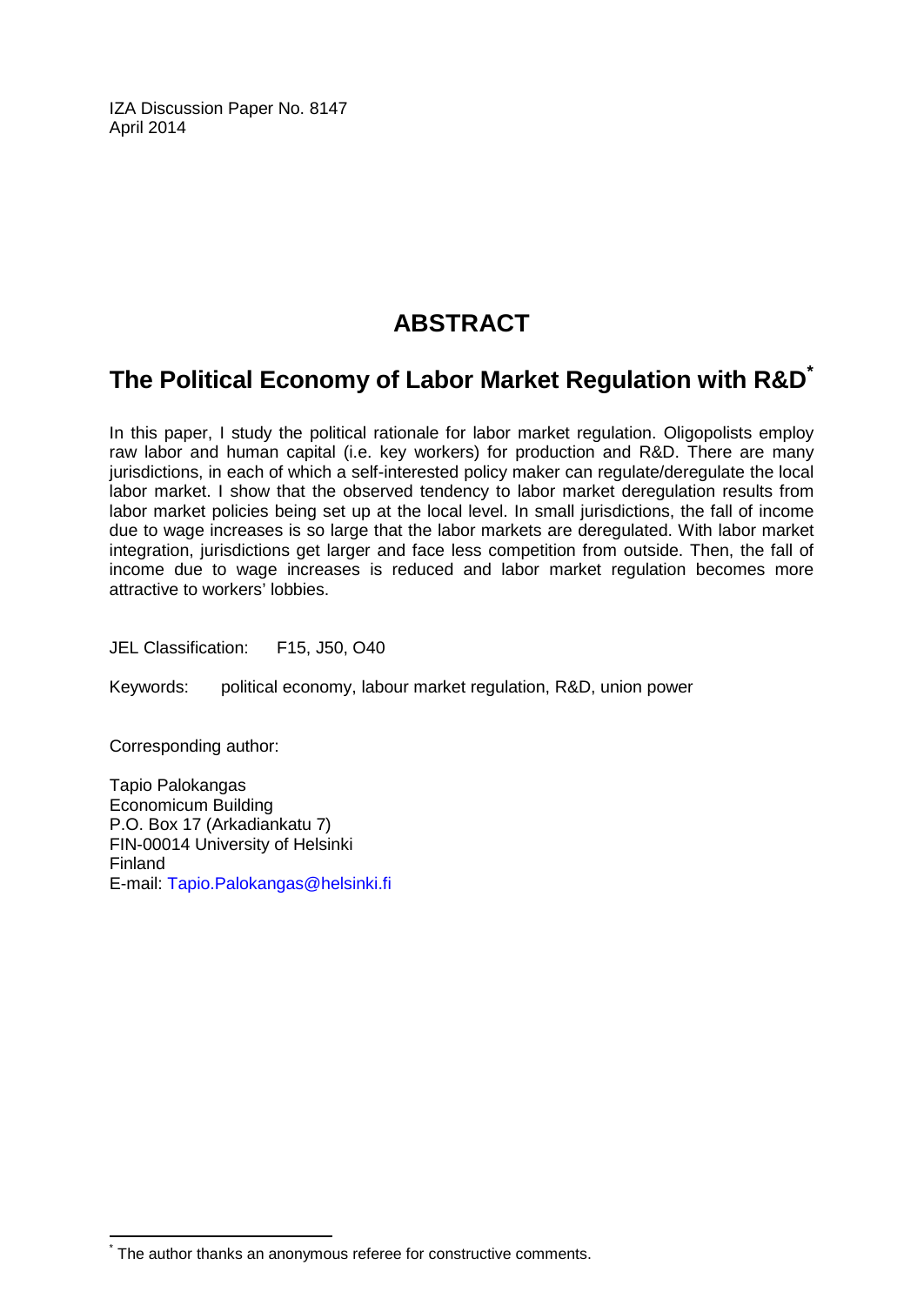## **1 Introduction**

In this document, I examine the political economy of labor market regulation in an economy where firms have incentives to escape labor costs by performing research and development (R&D). The policy makers are assumed to be self-interested, subject to lobbying from employers and labor unions.

Unionization has declined in most OECD countries since the 1980s (Nickell et al. 2005, pp. 6-7). In particular, in the years 1975-2000, labor markets have been rapidly deregulated in the US and UK (Acemoglu et al. 2001). International trade (in particular outsourcing) has undermined union bargaining power (cf. Abraham et al. 2009, Dumont at al. 2005, 2012, Boulhol et al. 2011). Protection of regular employment contracts was diminsihed when globalization was proceeding rapidly (Potrafke 2010). On the other hand, there is little evidence of international trade having an impact on the workers' bargaining power (Brock and Dobbelaere 2006). In this document, I explain declining union power as follows. Assume that economic integration increases the size of the economy, except that labor market policies are still set up at the local level. Because a local policy maker controls only a small proportion of the integrated labor markers, it has less changes to exercise independent policy. This makes lobbying for labor market regulation less attractive to workers' lobbies.

The remainder of this document is organized as follows. Section 2 considers the related literature on the topic. Section 3 characterizes the institutional structure of the economy. Sections 4 and 5 construct the specific models of the households, final-good firms and inter-mediate-good industries, respectively. Section 6 establishes a common agency game where employers and workers lobby decision makers. Sections 7 and 8 construct the political equilibrium, on which the results are based, and section 9 focuses on welfare effects of labor market integration.

## **2 Related literature**

Acemoglu et al. (2001) explain declining unionization by skill-biased technological change which increases the outside option of skilled workers, undermining the coalition among skilled and unskilled workers in support of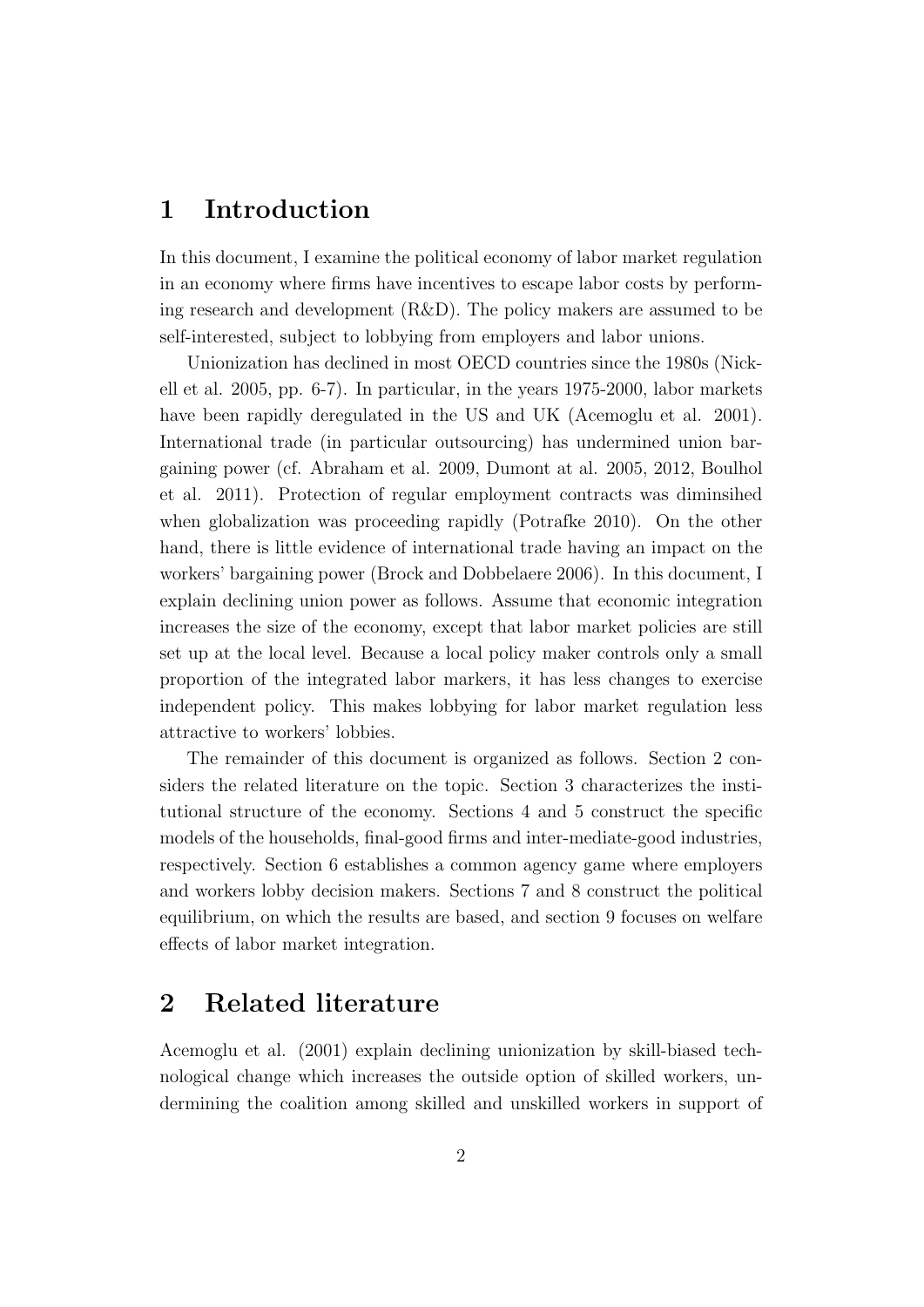unions. In this document, I explain the same development by a political process in which workers and employers lobby policy makers on labor market regulation. Palokangas (2003) argues that distorting taxation causes labor market regulation. In a model where employers and workers bargain over wages and lobby the government for taxation and labor market regulation, he shows that if it is much easier to tax wages than profits, then the government protects union power by labor market regulation. In this document, I introduce in-house R&D as an alternative cause of labor market regulation: firms invest in R&D to escape labor costs due to high wages.

The growth effects of union power depend decisively on the structure of the economy. Labor unions impose minimum wages that cause unemployment. If the same technology were used both in production and in R&D, then union power would decrease profits, undermining incentives to invest in productivity-enhancing R&D (cf. Peretto 2011). In that case, an increase in union wages decreases both employment and the productivity growth rate. There is, however, contrasting empirical evidence. Caballero (1993) and Hoon and Phelps (1997) find a positive dependence between unemployment and productivity growth. Vergeer and Kleinknecht (2010) show that the annual percentage growth of real wages has a positive effect on growth in value added per labor hour. In that case, flexible (i.e. deregulated) labor markets can lead the combination of high employment and slow productivity growth.

Palokangas (1996, 2000, 2004) establishes a positive dependence between unemployment and productivity growth by the assumption that production and R&D are subject to different technology. He assumes two categories of labor: key workers (call human capital, for convenience) are used both in production and R&D, while ordinary workers (call "raw" labor) are used only in production. When the minimum wages for ordinary workers increase, firms lay out labor, but transfer human capital from production to productivityenhancing R&D to escape labor costs. In this document, I assume that R&D plays a decisive role in labor marker policy. In the presence of cost-escaping R&D, workers can accept unemployment in exchange for higher prospective labor income. Labor market regulation increases wages, decreasing output and transferring human capital from production to R&D. This promotes R&D, raising productivity and prospective income.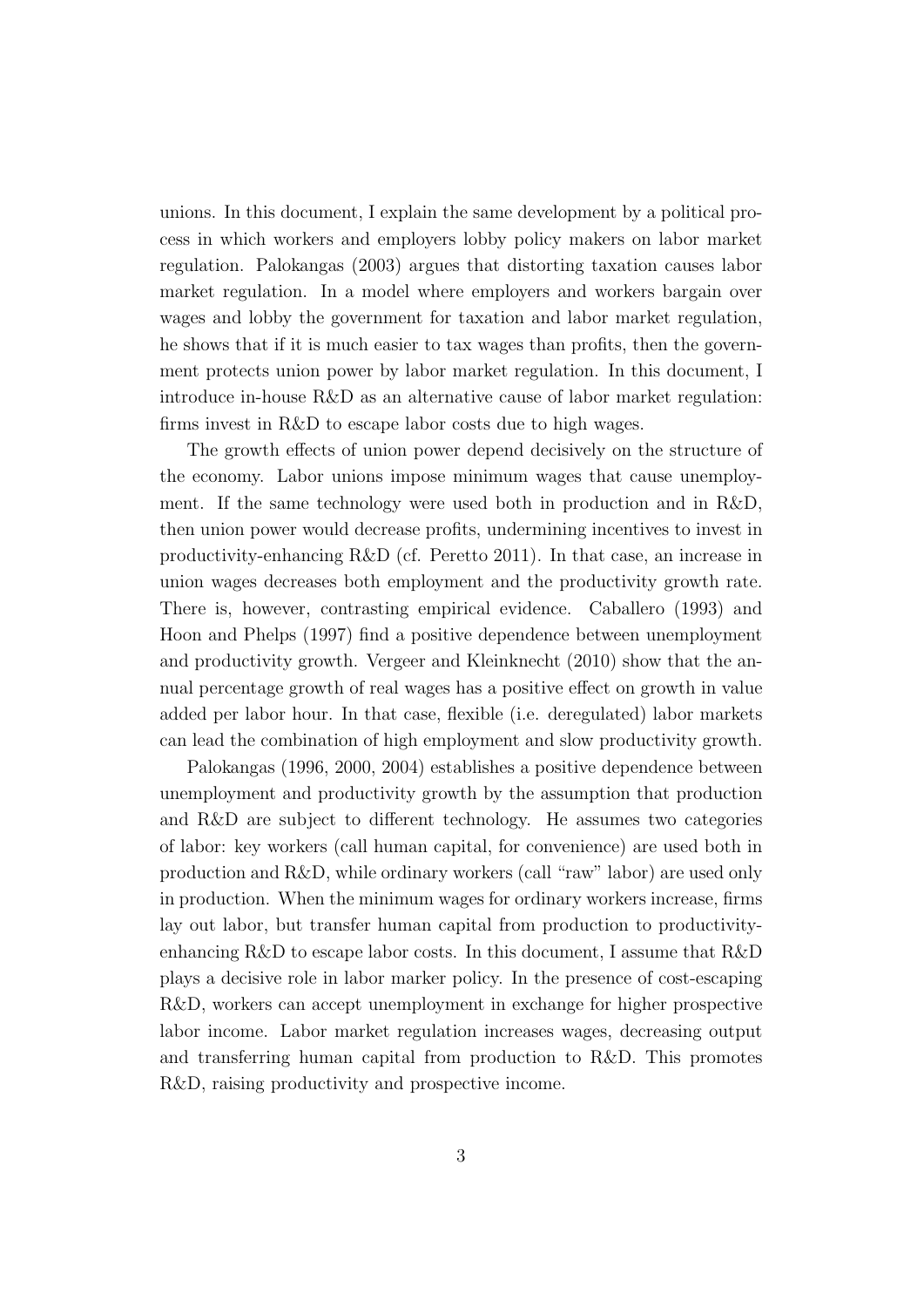Labor market policy can be endogenized either by *majority voting* (cf. Saint-Paul 2002a, 2002b), *all-pay auctioning*, in which the lobbyist making the greater effort wins with certainty (cf. Johal and Ulph 2002), or *menu actioning*, in which the lobbyists announce their bids contingent on the policy maker's actions (cf. Grossman and Helpman 1994, Dixit et al 1997). Because I am interested in relative union bargaining power, which is not a discrete variable, majority voting is not applied in this document. In the all-pay auctioning, lobbying expenditures are incurred by all the lobbyists before the policy maker takes an action. This is the case e.g. when interest groups spend money to increase the probability of getting their favorite type of government elected. In menu auctioning, it is not possible for a lobbyist to spend money and effort on lobbying without getting what he lobbied for. Because the menu-auction model is better associated with the case in which the policy maker's decision variable (e.g. relative union bargaining power) is continuous and interest groups can obtain marginal improvements for themselves by lobbying, I apply it in this document.

### **3 The economy**

The households supply two primary inputs inelastically: human capital *H*, which consists of skilled key workers, and (raw) labor *L*. The institutional difference between these inputs is that human capital can be used both in production and in research (R&D), while labor only in production. There is a "continuum" of *industries*  $i \in [0, 1]$ . In each industry  $i \in [0, 1]$ , one *oligopolist* (labeled *i*) produces a different high-tech good (labeled *i*). Competitive firms produce the consumption good from the intermediate goods  $i \in [0, 1]$ .

The market for human capital is competitive. Oligopolist *i* bargains over the wage with a *labor union* (labeled *i*) that represents its labor. The industries  $i \in [0, 1]$  are organized in a number *n* of equal but disjoint *jurisdictions*, each of which determines relative union bargaining power independently:

$$
[0,1] = \bigcup_{k=1}^{n} B_k, \quad B_k \bigcap B_{\ell} = \emptyset \text{ for } k \neq \ell, \quad \frac{1}{n} \doteq \int_{i \in B_k} di,
$$
 (1)

where  $B_k$  is the set of industries belonging to jurisdiction  $k \in [0, n]$ .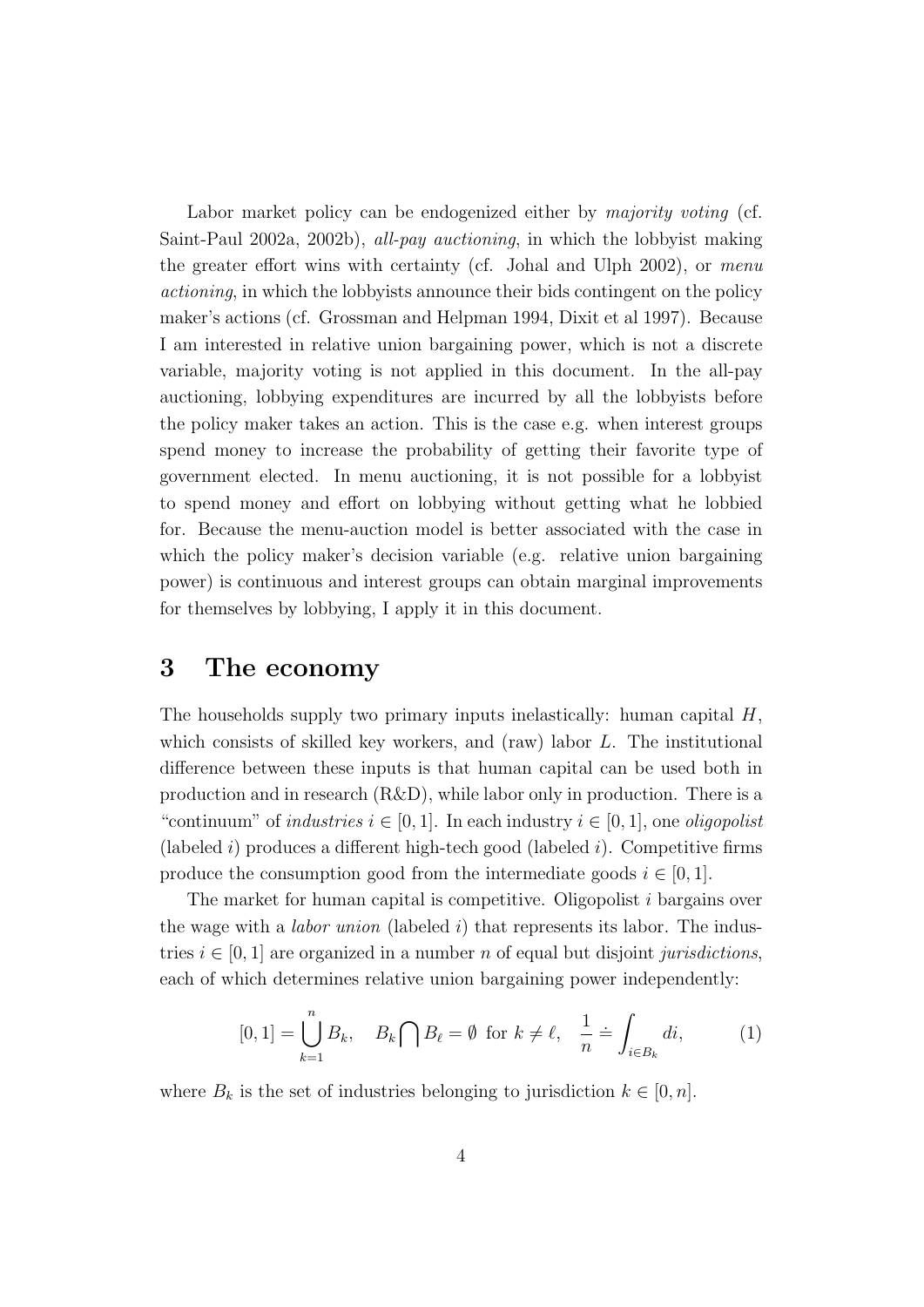

Figure 1: The political equilibrium in jurisdiction  $k \in [0, n]$ .

In jurisdiction  $k \in [0, n]$ , there is a *policy maker* (labeled k) which determines relative union bargaining power, an *employer lobby* (labeled *k*) that represents oligopolists  $i \in B_k$ , and a *union lobby* (labeled k) that represents the workers of those oligopolists. Because human capital is fully employed, it has no lobby of its own. The lobbies influence the policy maker by their political contributions. Labor market integration decreases the mass *n*, but increases the size  $\frac{1}{n}$  of jurisdictions.

In industry  $i \in [0, 1]$ , the supply of labor is given by  $L_i$ , the supply of human capital by  $H_i$ , the demand for labor and human capital in production by  $l_i$  and  $h_i$ , respectively, and the demand for human capital in R&D by  $z_i$ . Labor and human capital can freely move between the industries  $i \in [0,1]$ :

$$
L = \int_{i \in [0,1]} L_i di, \quad H = \int_{i \in [0,1]} H_i di.
$$
 (2)

The market clearing conditions for human capital and the full-employment constraints for labor are given by:

$$
h_i + z_i = H_i, \quad l_i \le L_i, \quad i \in [0, 1]. \tag{3}
$$

In this document, the common agency model (c.f. Bernheim and Whinston 1986, Grossman and Helpman 1994, and Dixit et al. 1997) is used to establish the political equilibrium (cf. Fig. 1). The players are households that consume, competitive firms that produce the consumption good, oligopolists that make intermediate goods, labor unions, labor and employer lobbies, and policy makers. Their decisions form the following sequence:

1. Labor and human capital choose their location among industries.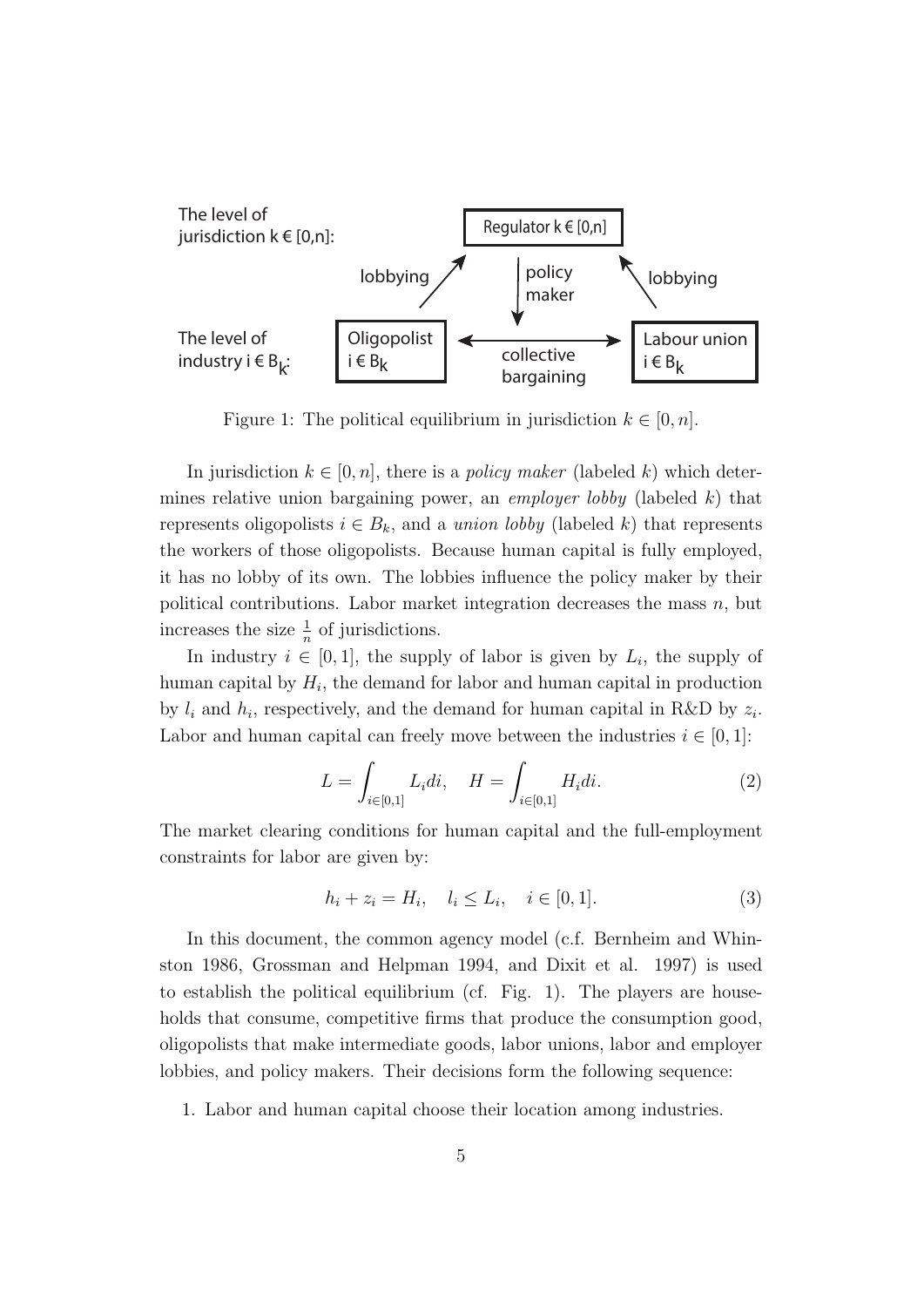- 2. Employer and union lobbies influence policy makers, relating their prospective political contributions to the latter's decisions.
- 3. Policy makers set relative union bargaining power.
- 4. Oligopolists and unions bargain over wages for labor.
- 5. Oligopolists produce and perform R&D.
- 6. Salaries adjust to balance the markets for human capital.
- 7. Oligopolists employ human capital in production.
- 8. Competitive firms make the final good from the oligopolists' outputs.
- 9. The households plan their consumption over time.

This game is solved in reverse order: stages 9 and 8 in section 4, stages 7, 6, 5 and 4 in section 5, and stages 3, 2 and 1 in section 6.

## **4 Households and final-goods producers**

Provided that all households in the economy share the same preferences, they can be represented by a single household that chooses its flow of consumption *c* to maximize its utility starting at time *T*,

$$
\int_{T}^{\infty} (\log c) e^{-\rho(\theta - T)} d\theta,
$$
\n(4)

where  $\theta$  is time, *c* consumption and  $\rho > 0$  the constant rate of time preference. This utility maximization leads to the Euler equation

$$
\dot{X}/X = r - \rho \quad \text{with} \quad X \doteq P^c c,\tag{5}
$$

where  $P^c$  the consumption price index,  $X$  consumption expenditure,  $r$  the interest rate and  $\dot{X} = dX/d\theta$ . Because in the model there is no money that would pin down the nominal price level at any time, one can normalize the households' total consumption expenditure *X* at unity. This and (5) yield

$$
P^{c}c = X = 1
$$
,  $P^{c} = 1/c$ ,  $r = \rho = \text{constant} > 0$ . (6)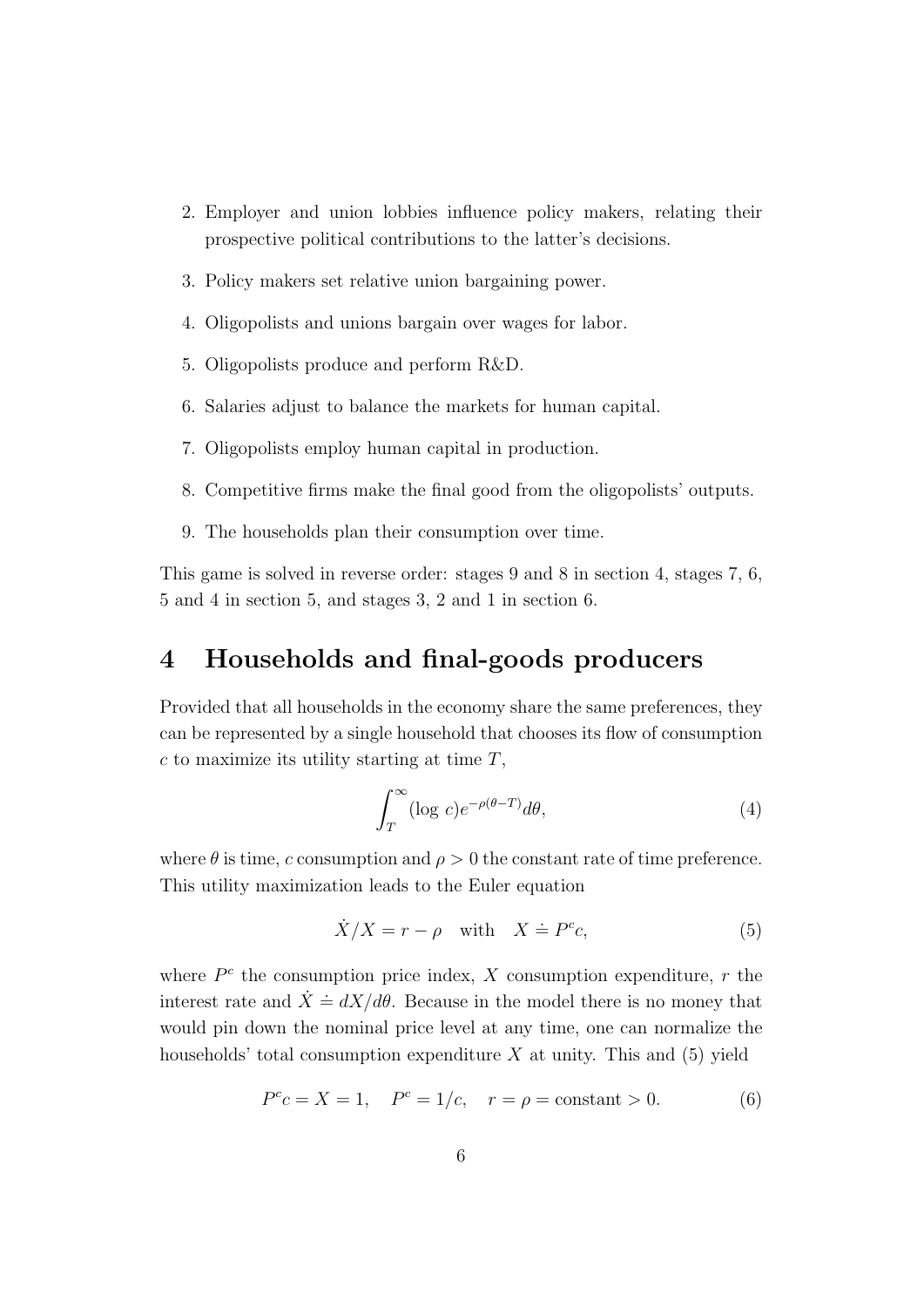The outputs  $y_i$  of oligopolists  $i \in [0, 1]$  are substitutes. Competitive firms make the consumption good from these through CES technology:

$$
c = \left(\int_0^1 A_i y_i^{1-1/\epsilon} di\right)^{\epsilon/(\epsilon-1)}
$$
 with constant  $\epsilon > 1$ , (7)

where  $\epsilon$  is the *elasticity of product substitution* and  $A_i$  the *productivity of good i* in providing services to the households. Oligopolist *i* can increase its productivity *A<sup>i</sup>* by investing in R&D.

Because all consumption-good producers are competitive, they can be represented by a single firm that maximizes its profit  $P_c - \int_0^1 p_i y_i di$  by its inputs  $y_i, i \in [0,1]$ , subject to technology (7), given the output price P and the input prices  $p_i$ ,  $i \in [0,1]$ . Given this and (6), the profit maximization yields the *inverse demand curve* of oligopolist *i*:

$$
p_i = P \frac{\partial c}{\partial y_i} = P A_i \left(\frac{c}{y_i}\right)^{1/\epsilon} = A_i c^{1/\epsilon - 1} y_i^{-1/\epsilon} \tag{8}
$$

## **5 Industry** *i*

Oligopolist *i* and union *i* take the macroeconomic variables, the interest rate *r* and aggregate consumption *c*, as given. They pay political contributions  $R_o^i$  and  $R_u^i$ , respectively, to the policy maker of their jurisdiction. Because  $R_o^i$ and  $R_u^i$  are determined by lobbying at the level of the jurisdiction, oligopolist *i* and union *i* take them given as well.

#### **5.1 Technological change**

Following Grossman and Helpman (1991) and Aghion and Howitt (1998), the arrival rate of innovations  $\Lambda_i$  is assumed to follow a Poisson process being in fixed proportion  $\lambda$  to innovation intensity  $z_i$  for each oligopolist  $i \in [0,1]$ :

$$
\Lambda_i = \lambda z_i, \quad \lambda > 0, \quad z_i \ge 0. \tag{9}
$$

The serial number of technology for oligopolist *i* is denoted by *t<sup>i</sup>* and productivity corresponding to that technology by  $A_i(t_i)$ . It is assumed that an invention of a new technology raises  $t_i$  by one and  $A_i(t_i)$  by constant  $a > 1$ :

$$
A_i(t_i + 1) = aA_i(t_i), \quad a > 1.
$$
 (10)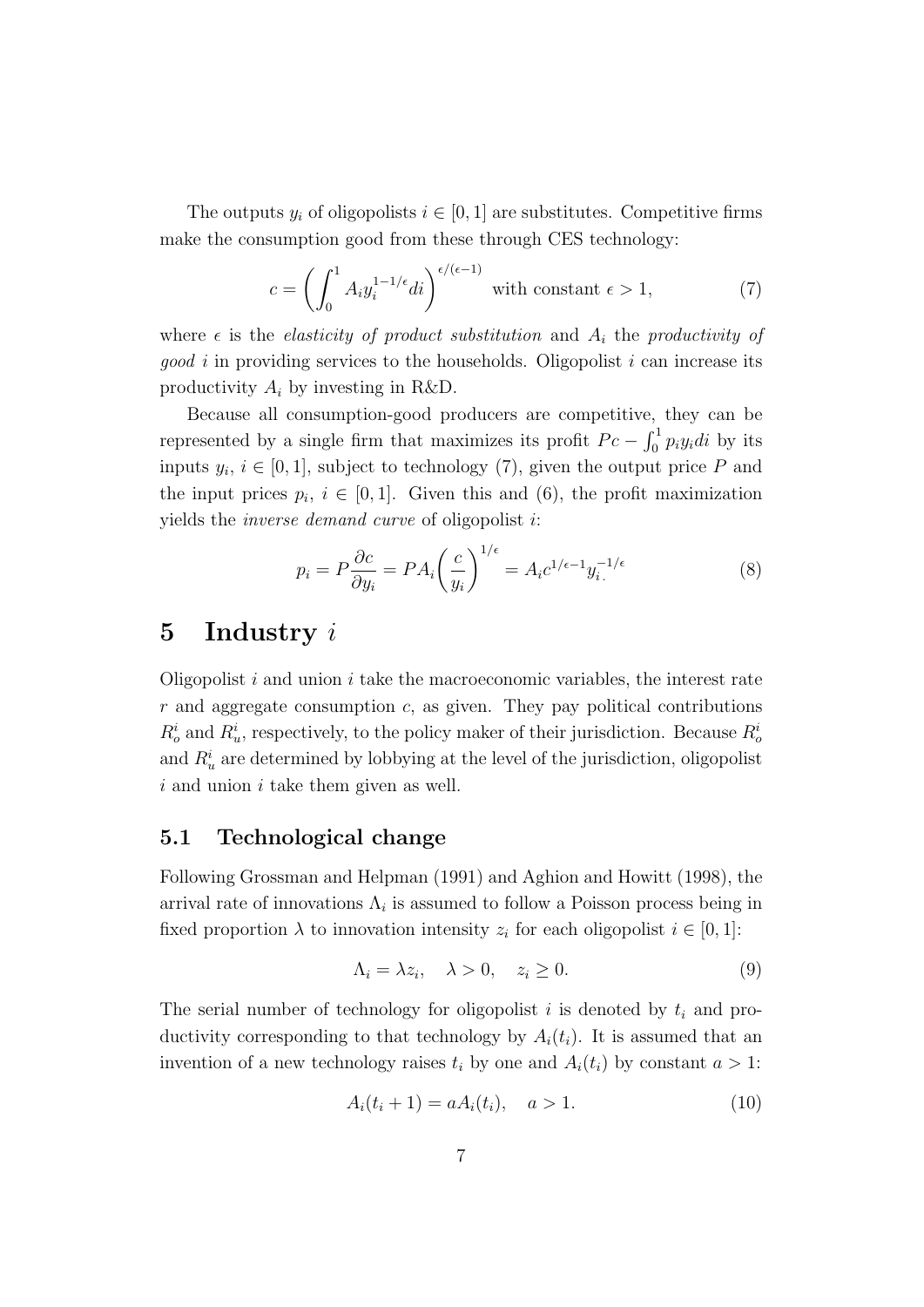In Appendix A, I show that the *expected average growth rate g<sup>i</sup>* of productivity  $A_i(t_i)$  is in fixed proportion to labor devoted to R&D,  $z_i$ ,

$$
g_i = (\log a) \lambda z_i,\tag{11}
$$

and the expected value of the flow of productivity  $A_i$  at time  $T$  is given by

$$
E \int_{T}^{\infty} A_i e^{-r(\theta - T)} d\theta = \frac{A_{iT}}{r + (1 - a)\lambda z_i},
$$
\n(12)

where *E* is the *expectation operator* and  $A_{iT}$  is productivity  $A_i$  at time *T*.

#### **5.2 Production and R&D**

Oligopolist *i* produces its output  $y_i$  from labor  $l_i$  and human capital  $h_i$  according to the CES function

$$
y_i = F(l_i, h_i), \quad F_l \doteq \frac{\partial F}{\partial l_i} > 0, \quad F_h \doteq \frac{\partial F}{\partial h_i} > 0, \quad F_{ll} \doteq \frac{\partial^2 F}{\partial l_i^2} < 0,
$$

$$
F_{hh} \doteq \frac{\partial^2 F}{\partial h_i^2} < 0, \quad F_{lh} \doteq \frac{\partial^2 F}{\partial l_i \partial h_i} > 0, \quad \frac{F_l F_h}{F_{lh} F} = \varphi \in (0, 1) \cup (1, \infty), \quad (13)
$$

where  $\varphi$  is the *constant elasticity of factor substitution*. It employs human capital  $z_i$  for its in-house R&D and pays the wage  $W_i$  for labor  $l_i$  and the salary  $S_i$  for human capital  $l_i + z_i$ . Its profit  $\Pi_i$  is equal to sales revenue  $p_i y_i$ minus wages  $W_i l_i$ , salaries  $S_i(l_i + z_i)$  and political contributions  $R_o^i$ . Noting the inverse demand curve (8) and the production function (13), this yields

$$
\Pi_i \doteq p_i y_i - W_i l_i - R_o^i = c^{1/\epsilon - 1} A_i y_i^{1 - 1/\epsilon} - W_i l_i - S_i (h_i + z_i) - R_o^i
$$
  
=  $c^{1/\epsilon - 1} A_i F(l_i, h_i)^{1 - 1/\epsilon} - W_i l_i - S_i (h_i + z_i) - R_o^i.$  (14)

Oligopolist  $i$  employs human capital in production,  $h_i$ , up to the level where the marginal product of human capital is equal to the salary  $S_i$ :

$$
S_i = \frac{\partial}{\partial h_i} [c^{1/\epsilon - 1} A_i F(l_i, h_i)^{1 - 1/\epsilon}] = \left(1 - \frac{1}{\epsilon}\right) c^{1/\epsilon - 1} A_i \frac{F_h(l_i, h_i)}{F(l_i, h_i)^{1/\epsilon}}.\tag{15}
$$

Because oligopolist *i* is the only employer of human capital in industry *i*, it takes the market-clearing conditions (15) and  $h_i + z_i = H_i$  [cf. (3)] into account in the next stage. To obtain a stationary-state equilibrium where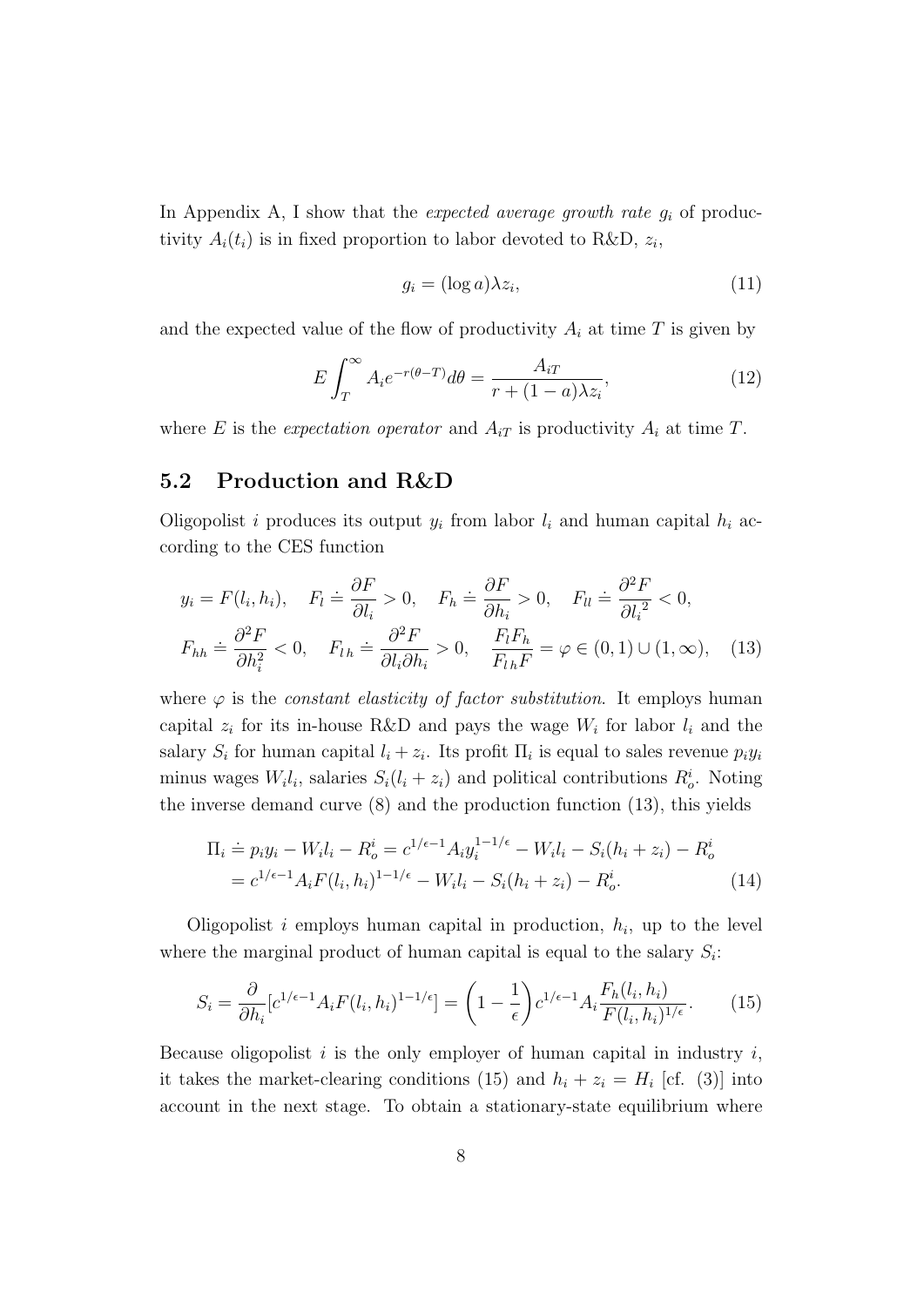the inputs of labor and human capital are constant over time, I assume that oligopolist *i* and union *i* bargain over the *productivity-adjusted wage*

$$
w_i \doteq W_i / (c^{1/\epsilon - 1} A_i),\tag{16}
$$

where  $A_i$  and  $c^{1/\epsilon-1}$  are the levels of productivity due to past investment in R&D and aggregate consumption *c*, correspondingly. Noting (3), (15) and  $(16)$ , the profit of oligopolist *i*,  $(14)$ , then becomes

$$
\Pi_i = c^{1/\epsilon - 1} A_i \pi_i - R_o^i \quad \text{with}
$$
\n
$$
\pi_i \doteq F(l_i, H_i - z_i)^{1 - 1/\epsilon} - w_i l_i - \left(1 - \frac{1}{\epsilon}\right) \frac{F_h(l_i, H_i - z_i) H_i}{F(l_i, H_i - z_i)^{1/\epsilon}}.
$$
\n(17)

Because the system has a stationary state equilibrium, the optimum can be solved by choosing inputs  $(l_i, z_i)$  from the *class of constant controls*.<sup>1</sup> The expected value of the profits (17) starting at time  $\theta = T$  is then [cf. (12)]

$$
E \int_{T}^{\infty} \Pi_{i} e^{-r(\theta - T)} d\theta = \pi_{i} c^{1/\epsilon - 1} E \int_{T}^{\infty} A_{i}(t_{i}) e^{-r(\theta - T)} d\theta - R_{o}^{i} \int_{T}^{\infty} e^{-r(\theta - T)} d\theta
$$

$$
= \frac{\pi_{i} c^{1/\epsilon - 1} A_{iT}}{r + (1 - a)\lambda z_{i}} - \frac{R_{o}^{i}}{r},
$$
(18)

Oligopolist *i* maximizes its value (18) by inputs  $(l_i, z_i)$  subject to technological change in industry  $i$  (cf. subsection 5.1), given aggregate consumption  $c$ , the productivity-adjusted wage *w<sup>i</sup>* , the supplies labor of and human capital in industry *i*,  $(L_i, H_i)$ , and political contributions  $R_o^i$ . This maximization leads to the following value and demand functions (cf. Appendix B):

$$
\mathcal{W}_o(w_i, c, R_o^i) \doteq \max_{l_i, z_i} E \int_T^{\infty} \Pi_i e^{-r(\theta - T)} d\theta
$$
  

$$
= c^{1/\epsilon - 1} A_{iT} \max_{l_i, z_i} \frac{\pi_i}{r + (1 - a)\lambda z_i} - \frac{R_o^i}{r},
$$
  

$$
l_i = \tilde{l}(w_i, H_i), \quad y_i = \tilde{y}(w_i, H_i), \quad z_i = \tilde{z}(w_i, H_i),
$$
 (19)

$$
\widetilde{l}_w < 0, \quad \widetilde{z}_w > 0 \iff \epsilon > \varphi, \quad \widetilde{y}_w < 0 \text{ for } \epsilon > \varphi.
$$
\n(20)

The results (20) can be explained as follows. The demand for labor falls with the productivity-adjusted wage,  $\tilde{l}_w < 0$ . The higher the price

<sup>1</sup>With some complication, the same result can be obtained by dynamic programming (cf. Dixit and Pindyck 1994). These calculations will be provided to the reader on request.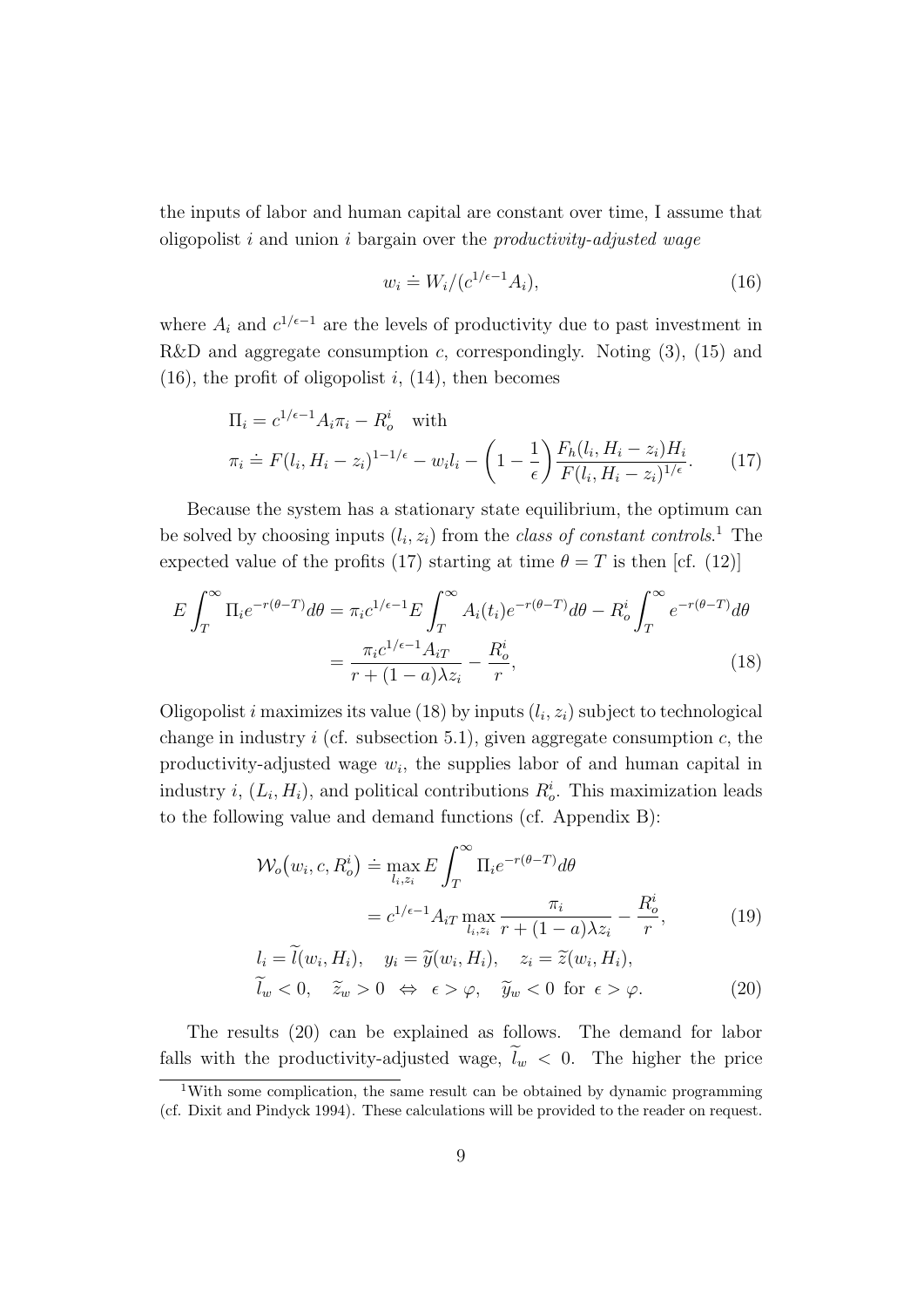elasticity of output demand for an oligopolist, *ϵ*, the stronger the *output*  $effect:$  output and the demand for human capital in production,  $h$ , fall with a higher productivity-adjusted wage *w<sup>i</sup>* . The higher the elasticity of factor substitution, *γ*, the stronger the *substitution effect*: the demand for human capital in production,  $h$  rises with a higher productivity-adjusted wage  $w_i$ . If the elasticity of product substitution,  $\epsilon$ , is greater than that of factor substitution,  $\gamma$ , then the output effect dominates over the substitution effect and an increase in the productivity-adjusted wage *w<sup>i</sup>* lowers the demand for human capital in production. Because human capital is fully employed, this generates a transfer of human capital from production to R&D,  $\tilde{z}_w > 0$ .

#### **5.3 Collective bargaining**

The workers belonging to union *i* earn wages  $W_i l_i$  minus their political contributions  $R_u^i$ . Given (16) and (20), this implies

$$
V_i \doteq W_i l_i - R_u^i = w_i l_i A_i c^{1/\epsilon - 1} - R_u^i = w_i \widetilde{l}(w_i, H_i) A_i c^{1/\epsilon - 1} - R_u^i.
$$
 (21)

Union *i* observes technological change (cf. subsection 5.1). Because inputs  $(\tilde{l}, \tilde{z})$  and the productivity-adjusted wage  $w_i$  are constants in equilibrium, then, given (12), (20) and (21), the expected present value of the flow of the union members' income (21) at time  $\theta = T$  is

$$
\mathcal{W}_u(w_i, c, R_u^i) \doteq E \int_T^{\infty} V_i e^{-r(\theta - T)} d\theta = \frac{c^{1/\epsilon - 1} A_i \tau w_i \widetilde{l}(w_i, H_i)}{r + (1 - a)\lambda \widetilde{z}(w_i, H_i)} - \frac{R_u^i}{r}.
$$
 (22)

Oligopolist *i* maximizes its value function (19) and labor union *i* its value function (22) by the productivity-adjusted wage  $w_i$  in an alternating-offers game, given aggregate consumption *c*, the interest rate *r*, the supply of labor and human capital,  $(L_i, H_i)$ , and contributions  $(R_u^i, R_o^i)$ . Both parties can alone forestall production. Because oligopolist *i* (union *i*) earns nothing but pays contributions  $R_o^i$  ( $R_u^i$ ) in the case of no production, its fall-back income is the discounted value of the flow of these contributions  $-R_o^i/r$  ( $-R_u^i/r$ ).

The outcome of the alternating-offers game is obtained by maximizing the *Generalized Nash Product (GNP)* of the parties' utilities (19) and (22),

$$
\Theta(w_i, c, R_u^i) \doteq \alpha_i \log \left[ \mathcal{W}_u(w_i, c, R_u^i) - (-R_u^i/r) \right] + (1 - \alpha_i) \log \left[ \mathcal{W}_o(w_i, c, R_o^i) - (-R_o^i/r) \right]
$$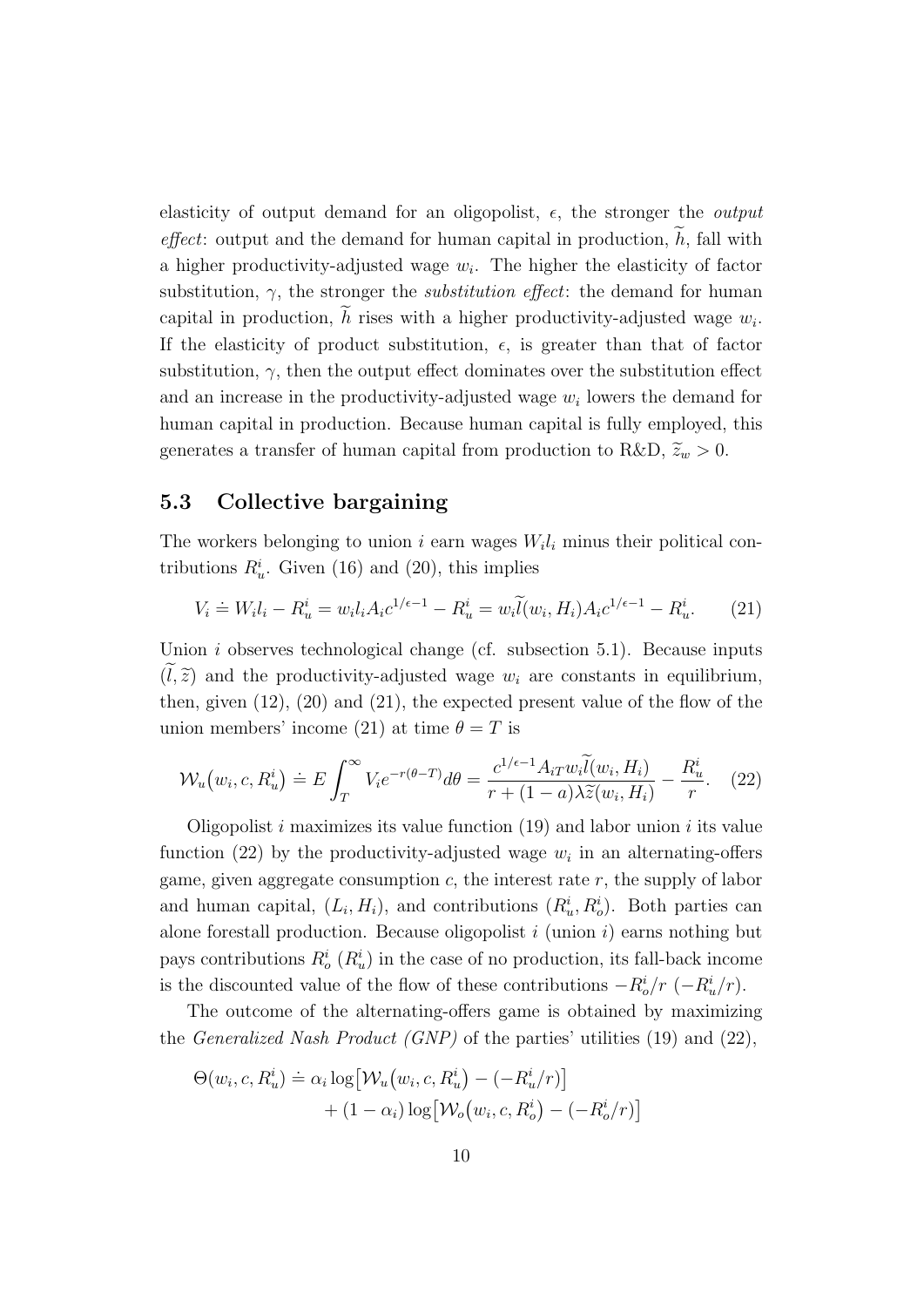$$
= (1 - \alpha_i) [\log A_{iT} + (1/\epsilon - 1) \log c] + \alpha_i \log [W_u(w_i, c, R_u^i) + R_u^i / r] + (1 - \alpha_i) \max_{l_i, z_i} {\log \pi_i - \log [r + (1 - a)\lambda z_i]}
$$
(23)

by the productivity-adjusted wage  $w_i$ , where  $\alpha_i \in [0,1]$  is the relative bargaining power of union *i*. It is equivalent to maximize  $\Theta/\alpha$  by  $w_i$ . Given (17), this leads to the first-order condition

$$
\frac{1}{\alpha_i} \frac{\partial \Theta}{\partial w_i} = \frac{\frac{\partial \mathcal{W}_u}{\partial w_i}}{\mathcal{W}_u + R_u^i / r} + \left(\frac{1}{\alpha_i} - 1\right) \frac{1}{\pi_i} \frac{\partial \pi_i}{\partial w_i} = \frac{\frac{\partial \mathcal{W}_u}{\partial w_i}}{\mathcal{W}_u + R_u^i / r} + \left(1 - \frac{1}{\alpha_i}\right) \frac{l_i}{\pi_i} = 0.
$$

On the assumption that the equilibrium is unique, the second-order condition  $\frac{1}{\alpha_i}$ *∂* <sup>2</sup>Θ  $\frac{\partial^2 \Theta}{\partial w_i^2}$  < 0 holds true. Because from (17) and (20) it follows that *∂*  $\frac{\partial}{\partial \alpha_i} \left( \frac{1}{\alpha_i} \right)$ *αi ∂*Θ  $\frac{\partial \Theta}{\partial w_i}$ )  $= \frac{1}{\alpha_i^2}$  $\overline{\alpha_i^2}$ *li*  $\frac{l_i}{\pi_i} > 0$ , the productivity-adjusted wage increases with relative union bargaining power:

$$
w_i = \widetilde{w}(\alpha_i, H_i), \quad \partial w_i / \partial \alpha_i > 0. \tag{24}
$$

### **6 Lobbies and policy makers**

Employer lobby *k* represents the oligopolists  $i \in B_k$  and union lobby *k* the workers in jurisdiction  $k$ . Relative union bargaining power  $\alpha_i$  and political contributions  $(R^i_{ku}, R^i_{ko})$  are uniform throughout the industries  $i \in B_k$  of the same jurisdiction *k*:

$$
\alpha_i = \beta_k, R_u^i = R_{ku} \text{ and } R_o^i = R_{ko} \text{ for } i \in B_k.
$$
 (25)

This equalizes the productivity-adjusted wages (24) in jurisdiction *k*:

$$
w_i = \varpi_k = \widetilde{w}(\beta_k) \text{ for } i \in B_k. \tag{26}
$$

In this document, technology spillover is modeled in line with Aghion and Howitt (1998, pp. 87-88) as follows. Although the arrival rates in different sectors are independent of each other, the innovations themselves all draw on the same pool of shared technological knowledge. The state of this knowledge is represented by a *leading-edge technology*, whose productivity parameter is *A*. If oligopolist  $i \in [0, 1]$  innovates, then it can start producing with the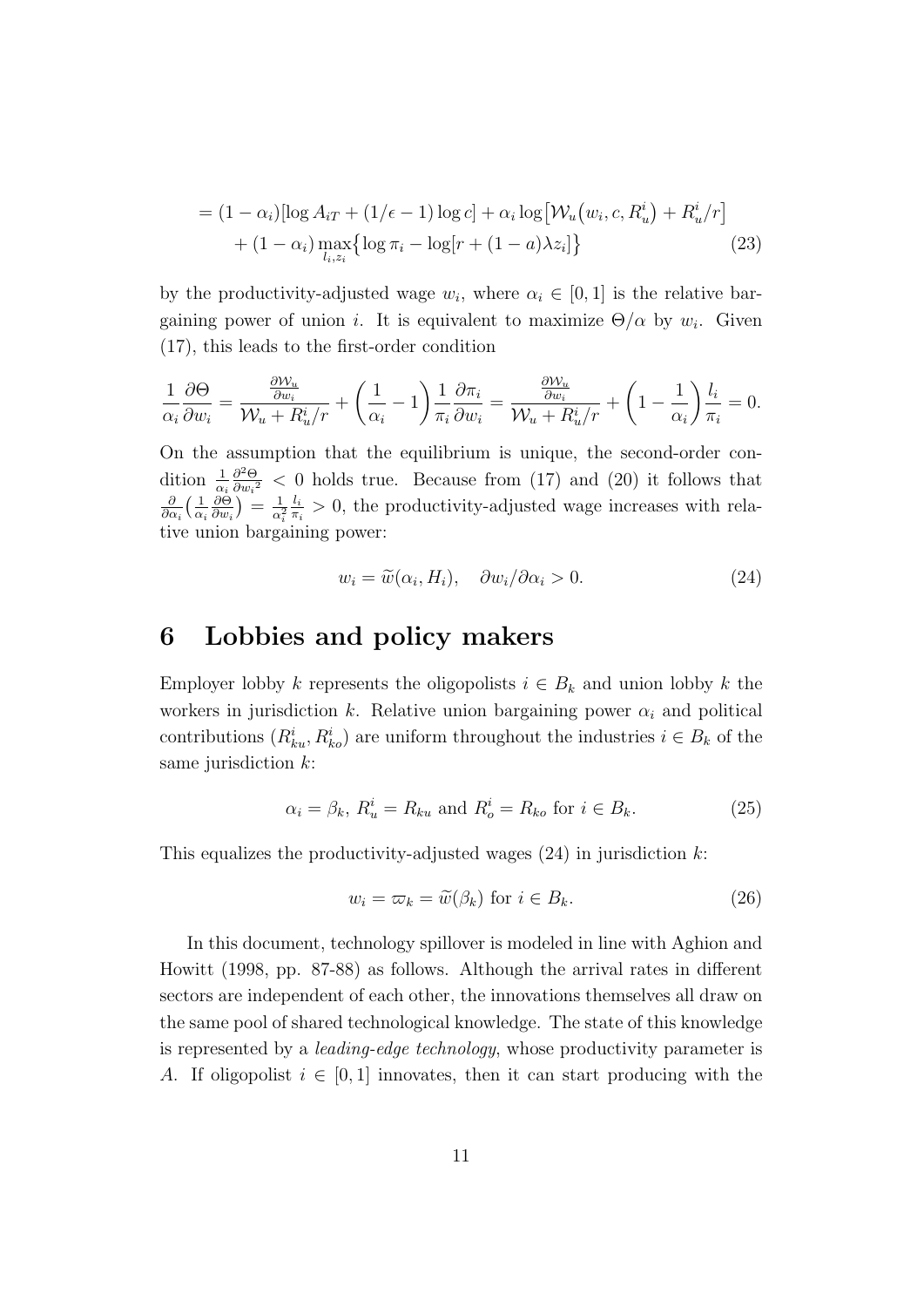leading edge of technology. When this happens, the technology parameter  $A_i$  in industry  $i \in [0, 1]$  jumps discontinuously to  $A$ :

$$
A_i = A \text{ for } i \in [0, 1]. \tag{27}
$$

Given  $(7)$ ,  $(20)$ ,  $(26)$  and  $(27)$ , aggregate consumption *c* is determined by the productivity-adjusted wages as follows (cf. Appendix C):

$$
c(\varpi_k, \varpi_{-k}, A, n), \quad c\big|_{\varpi_\ell = \varpi \text{ and } H_i = H \text{ for } \ell \in [0, n]} = A^{\epsilon/(\epsilon - 1)}\widetilde{y}(\varpi, H),
$$

$$
\left[\frac{1}{c}\frac{\partial c}{\partial \varpi_k}\right]_{\varpi_\ell = \varpi \text{ and } H_i = H \text{ for } \ell \in [0, n]} = \frac{\widetilde{y}_w}{n\widetilde{y}} < 0, \quad \varpi_{-k} = \{\varpi_\ell \mid \ell \notin k\}. \tag{28}
$$

Plugging (25), (26) and (28) into the utilities of oligopolist *i* and labor union  $i$ , (19) and (22), yields the utility functions of employer lobby  $k$  and union lobby  $k$ ,  $\mathcal{F}_k$  and  $\mathcal{U}_k$ :

$$
\mathcal{F}_k(\varpi_k, \varpi_{-k}, n, R_{ko}) = \mathcal{W}_o(\varpi_k, c, R_o^i), \tag{29}
$$

$$
\mathcal{U}_k(\varpi_k, \varpi_{-k}, n, R_{ku}) = \mathcal{W}_u(\varpi_k, c, R_o^i). \tag{30}
$$

The contribution schedules of the lobbies, *Rku* and *Rko*, depend on the arguments  $(\varpi_k, \varpi_{-k}, n)$  of their utility functions (29) and (30):

$$
R_{ku}(\varpi_k, \varpi_{-k}, n), \quad R_{ko}(\varpi_k, \varpi_{-k}, n). \tag{31}
$$

Policy maker *k* collects the flow of the political contributions  $R_{k0} + R_{ku}$  from all oligopolists and labor unions in jurisdiction  $k \in [0, n]$ ,  $\int_{i \in B_k} (R_{ko}^i + R_{ku}^i) di$ . It maximizes the present value of this flow of income [cf.  $(1)$ ,  $(26)$  and  $(31)$ ]:

$$
G_k(\varpi_k, \varpi_{-k}, n) \doteq E \int_T^{\infty} \left[ \int_{i \in B_k} (R_{ko}^i + R_{ku}^i) di \right] e^{-r(\theta - T)} d\theta = \frac{R_{ko} + R_{ku}}{rn}
$$

$$
= \frac{1}{rn} \left[ R_{ko}(\varpi_k, \varpi_{-k}, n) + R_{ku}(\varpi_k, \varpi_{-k}, n) \right].
$$
(32)

## **7 Political Equilibrium**

Given (1), (20) and (26), the full-employment constraints (3) become

$$
\widetilde{l}(\varpi_k, H) \le \int_{i \in B_k} L_i di / \int_{j \in B_k} dj, \quad k \in [0, n]. \tag{33}
$$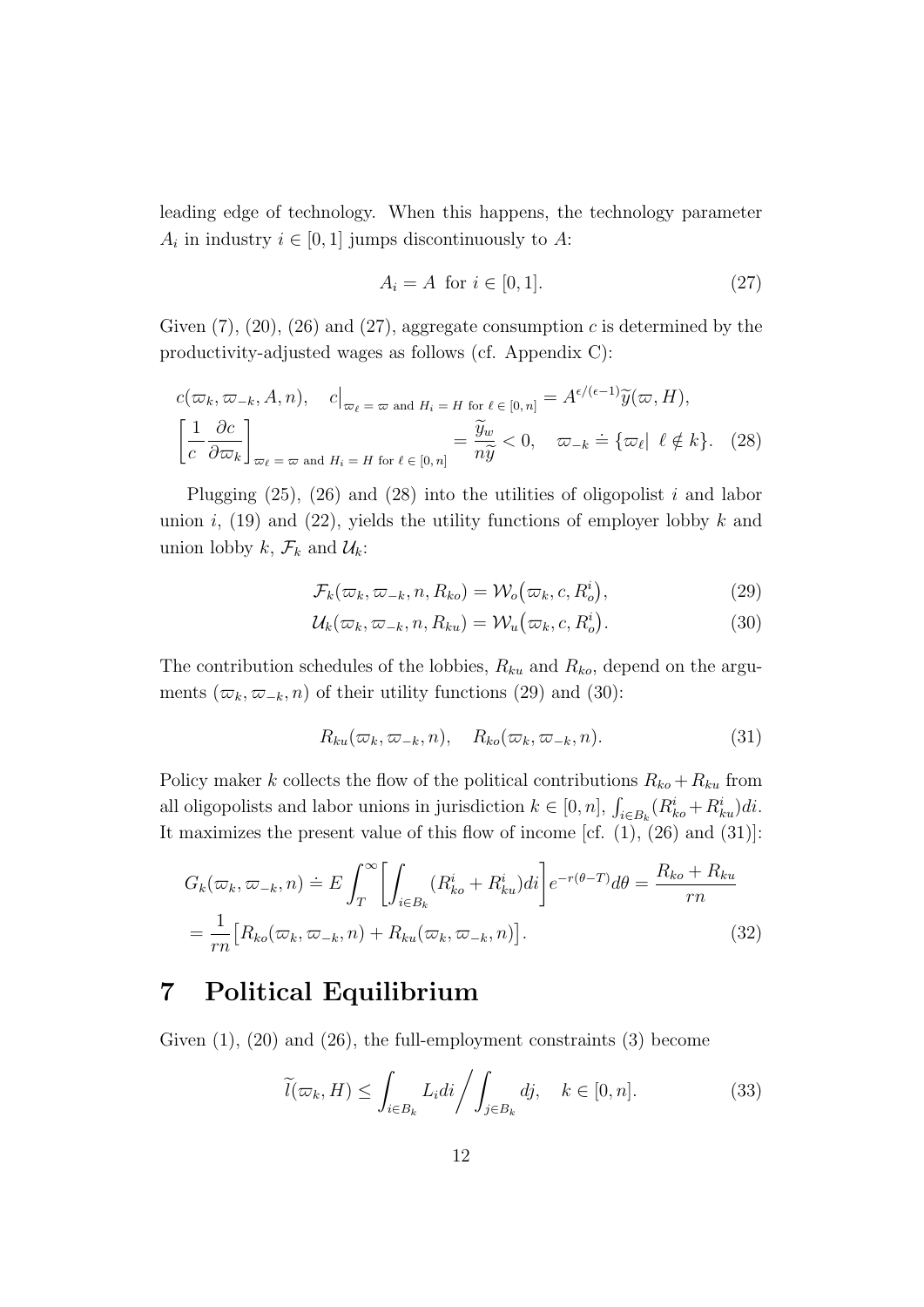Employer lobby *k* and union lobby *k* influence policy maker *k* over union bargaining power  $\beta_k$ . These three agents take the productivity-adjusted wages elsewhere,  $\varpi_{-k}$  [cf. (28)], as given and observe the full-employment constraint (33). Because there is a one-to-one correspondence from  $\beta_k$  to  $\varpi_k$  through (26), it is equivalent to assume that the lobbies influence policy maker *k* over the productivity-adjusted wage  $\varpi_k$  subject to (33), given  $\varpi_{-k}$ .

According to proposition 1 of Dixit et al. (1997), a subgame perfect Nash equilibrium for the game between the employer lobby, the union lobby and the policy maker in jurisdiction  $k$  is a set of contribution schedules  $(31)$  and a policy  $\varpi_k$  s.t. the following conditions  $(i) - (iv)$  hold:

- (i) The contributions of the labor and employer lobbies,  $R_{ku}$  and  $R_{ko}$ , are non-negative but no more than the contributor's income.
- (ii) The policy  $\varpi_k$  maximizes the policy maker's welfare (32):

$$
\varpi_k = \arg \max_{\varpi_k \text{ s.t. } (33)} G_k(\varpi_k, \varpi_{-k}, n). \tag{34}
$$

(iii) The employer (labor) lobby cannot have a feasible strategy

$$
R_{ko}(\varpi_k, \varpi_{-k}, n) \quad (R_{ku}(\varpi_k, \varpi_{-k}, n))
$$

that yields it higher utility  $(29)$   $((30))$  than in equilibrium, given the policy maker's expected policy:

$$
\varpi_k = \arg \max_{\varpi_k \text{ s.t. } (33)} \mathcal{F}_k(\varpi_k, \varpi_{-k}, n, \epsilon, R_{ko}(\varpi_k, \varpi_{-k}, n)),
$$
  

$$
\varpi_k = \arg \max_{\varpi_k \text{ s.t. } (33)} \mathcal{U}_k(\varpi_k, \varpi_{-k}, n, \epsilon, R_{ku}(\varpi_k, \varpi_{-k}, n)).
$$
 (35)

(iv) The employer (labor) lobby provides the policy maker at least with the level of utility than in the case where the lobby offers nothing  $R_{ko} = 0$  $(R_{ku} = 0)$ , and where the policy maker responds optimally given the other lobby's contribution function (30) ((29)).

Noting (29) and (30), the equilibrium conditions (35) become

$$
0 = \frac{d\mathcal{F}_k}{d\varpi_k} = \frac{\partial \mathcal{F}_k}{\partial \varpi_k} - \frac{1}{r} \frac{\partial R_{ko}}{\partial \varpi_k}, \quad 0 = \frac{d\mathcal{U}_k}{d\varpi_k} = \frac{\partial \mathcal{U}_k}{\partial \varpi_k} - \frac{1}{r} \frac{\partial R_{ku}}{\partial \varpi_k}.
$$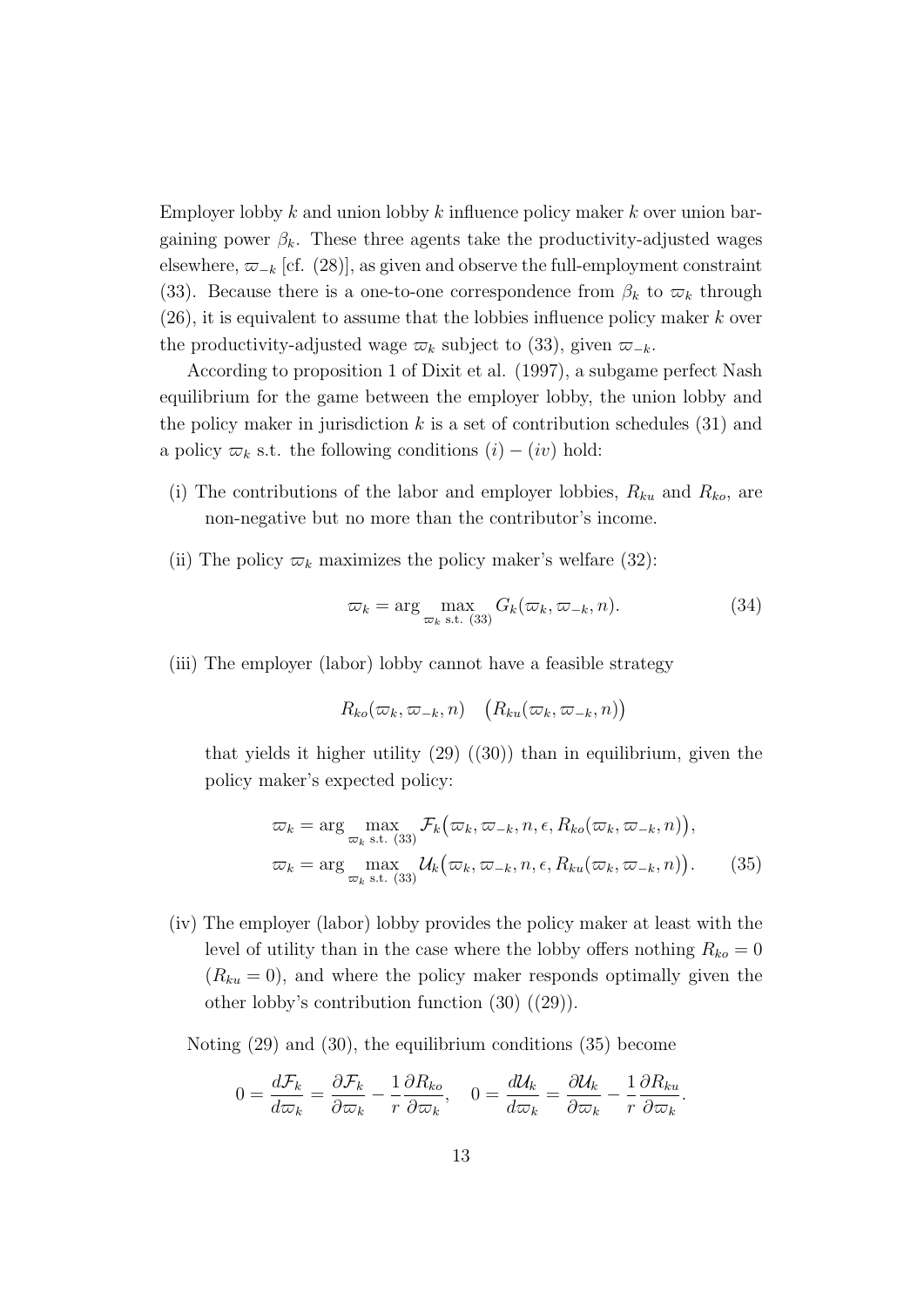These equations are equivalent to

$$
\frac{1}{r}\frac{\partial R_{ku}}{\partial \varpi_k} = \frac{\partial \mathcal{U}_k}{\partial \varpi_k}, \quad \frac{1}{r}\frac{\partial R_{ko}}{\partial \varpi_k} = \frac{\partial \mathcal{F}_k}{\partial \varpi_k}.
$$
(36)

Conditions (36) say that in equilibrium the change in the discounted contributions of labor (employer) lobby *k* due to a change in the productivityadjusted wage  $\varpi_k$  equals the effect of that wage on the inter-temporal welfare of that lobby. Thus, the contribution schedules are locally truthful. As in Berhheim and Whinston (1997) or in Grossman and Helpman (1994), this concept can be extended to a globally truthful contribution schedule. This type of schedule represents the preferences of labor (employer) *k* at all policy points. Given (36), the truthful contribution functions take the form

$$
R_{ku} = \max[\mathcal{U}_k - \underline{\mathcal{U}}_k, 0], \quad R_{ko} = \max[\mathcal{F}_k - \underline{\mathcal{F}}_k, 0], \tag{37}
$$

where  $\underline{\mathcal{U}}_k$  ( $\underline{\mathcal{F}}_k$ ) is the welfare of labor (employer) lobby  $k$  when it does not pay contributions but policy maker *k* chooses its best response, given the contribution schedule of employer (labor) lobby *k*.

The threat points  $\underline{\mathcal{U}}_k$  and  $\underline{\mathcal{F}}_k$  are determined by (24), (26), (29) and (30) and (33) as follows. If union lobby *k* does not pay contributions to policy maker  $k$ ,  $R_{ku} = 0$ , then the latter decreases the relative bargaining power  $\alpha_i$  of union *i*, and consequently the productivity-adjusted wage  $\alpha_k$ , to the level  $\overline{\omega}_k$  corresponding to full employment  $l(\overline{\omega}_k, H) = L$ . Thus,  $\underline{U}_k = U_k(\underline{\varpi}_k, \overline{\varpi}_{-k}, n, R_{ku})$ . If employer lobby *k* does not pay contributions to policy maker  $k$ ,  $R_{ko} = 0$ , then the latter increases the relative bargaining power of union *i* to the maximum  $\alpha_i = 1$ . In that case,  $\varpi_k = w(1)$  and  $\mathcal{F}_k = \mathcal{F}_k(w(1), \varpi_{-k}, n, R_{ku})$ . It follows that  $\mathcal{U}_k$  and  $\mathcal{F}_k$  are given for union lobby *k* and employer lobby *k*.

In the equilibrium conditions  $(24)$ ,  $(25)$ ,  $(33)$ ,  $(34)$  and  $(35)$  with the productivity-adjusted wages  $\varpi_k$  as unknown variables, there is perfect symmetry throughout all jurisdictions  $k \in [0, n]$ , provided that labor  $L_i$  and human capital  $H_i$  were uniformly distributed throughout industries  $i \in [0,1]$ . Because labor and human capital face equal career prospects in all industries  $i \in [0, 1]$ , they settle themselves down uniformly throughout  $i \in [0, 1]$ . Given (2) and (25), relative union bargaining power and the supplies of labor and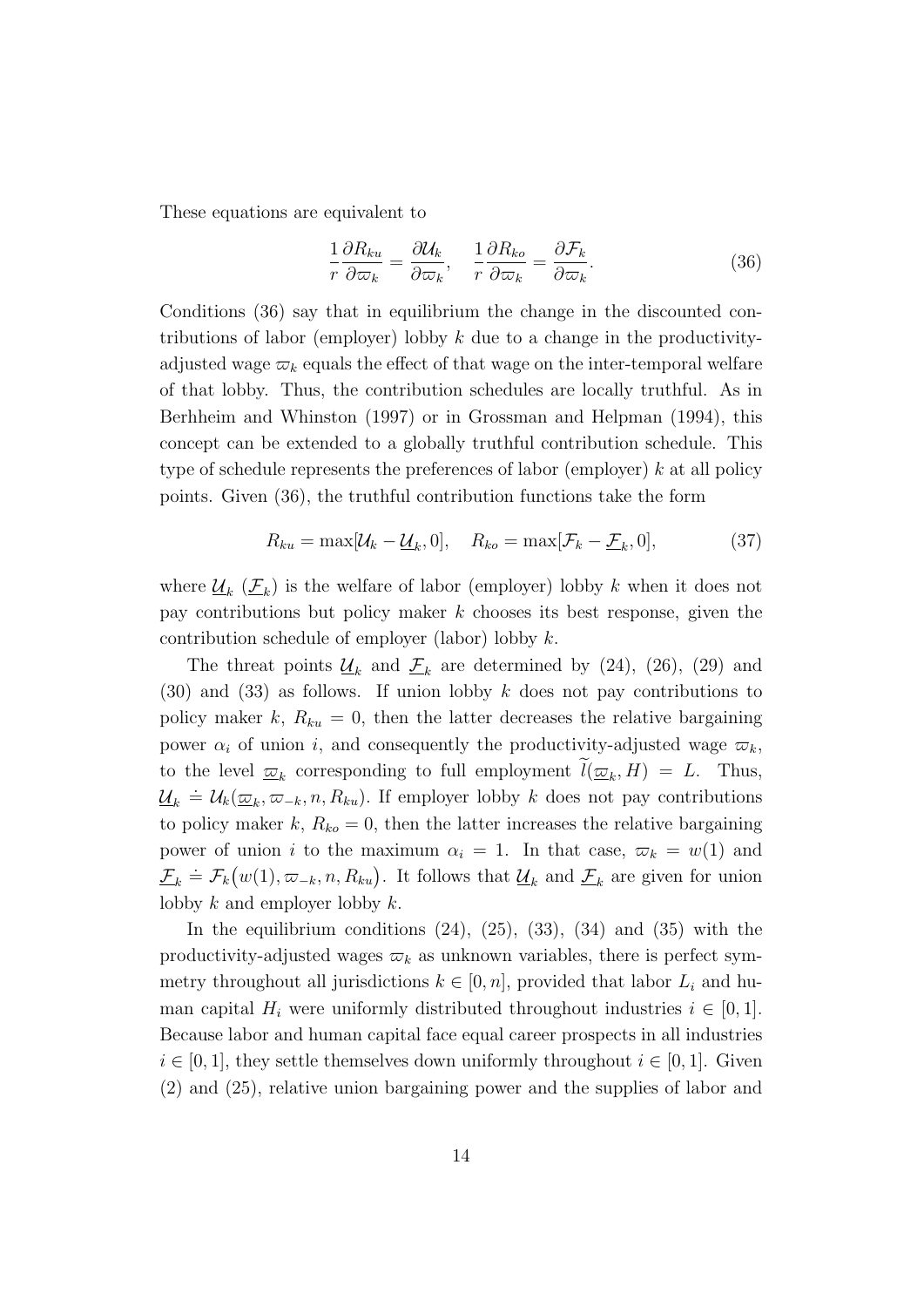human capital then become uniform throughout the economy:

$$
w_i = \varpi_k = \varpi, L_i = L \text{ and } H_i = H \text{ for } k \in [0, 1] \text{ and } i \in [0, 1].
$$
 (38)

Noting (8), (20), (26), (28), (29), (30), (32), (36) and (38), the policy maker's equilibrium conditions (34) become (cf. Appendix D)

$$
\tilde{l} < L \iff \Delta = 0 \text{ with } \frac{\partial \Delta}{\partial \varpi} < 0, \quad \tilde{l} = L \iff \Delta < 0,\tag{39}
$$

where 
$$
\Delta(\varpi, n) \doteq \frac{(a-1)\lambda \widetilde{z}_w}{r + (1-a)\lambda \widetilde{z}} + \frac{\widetilde{l}_w}{\widetilde{l}} + \left(\frac{1}{\epsilon} - 1\right) \left(\frac{\pi}{\varpi \widetilde{l}} + 1\right) \frac{1}{n} \frac{\widetilde{y}_w}{\widetilde{y}} \qquad (40)
$$

with 
$$
\frac{\partial \Delta}{\partial (\frac{1}{n})} = \left(\frac{1}{\epsilon} - 1\right) \left(\frac{\pi}{\omega \tilde{l}} + 1\right) \underbrace{\frac{\tilde{y}_w}{\tilde{y}}}_{+} > 0 \text{ for } \epsilon > \varphi.
$$
 (41)

The result (39) and (40) can be explained as follows. The *growth effect* of the productivity-adjusted wage  $\varpi$  is given by

$$
\frac{(a-1)\lambda \widetilde{z}_w}{r + (1-a)\lambda \widetilde{z}}.\tag{42}
$$

Its sign depends on the sign of  $\tilde{z}_w$ . The *level effect* is given by

$$
\underbrace{\widetilde{l}_w}{\widetilde{l}} + \underbrace{\left(\frac{1}{\epsilon} - 1\right)}_{-} \underbrace{\left(\frac{\pi}{\varpi \widetilde{l}} + 1\right)}_{+} \underbrace{\frac{1}{n}}_{+} \underbrace{\widetilde{y}_w}_{\widetilde{y}}.
$$
\n(43)

If the level effect (43) is negative and dominates over the growth effect (42), i.e.  $\Delta$  < 0, then the labor market is deregulated: the productivity-adjusted wage  $\varpi$  falls until the full-employment  $\tilde{l}(\varpi_k, H) = L$  is attained [cf. (33)]. Otherwise, an increase in  $\varpi$  raises the welfare of the union lobby, creating incentives for labor market regulation. The level effect (43) is an increasing function (41) of the relative size  $\frac{1}{n}$  of a jurisdiction. Thus, it is the weaker, the more industries  $i \in B_k$  in jurisdiction  $k$  face competition from elsewhere.

## **8 Labor market integration**

Without R&D,  $\lambda \to 0$  [cf. (9)], there is no growth effect (42) and  $\Delta < 0$  [cf. (40)]. From (39) it then follows that  $\tilde{l} = L$ . In other words: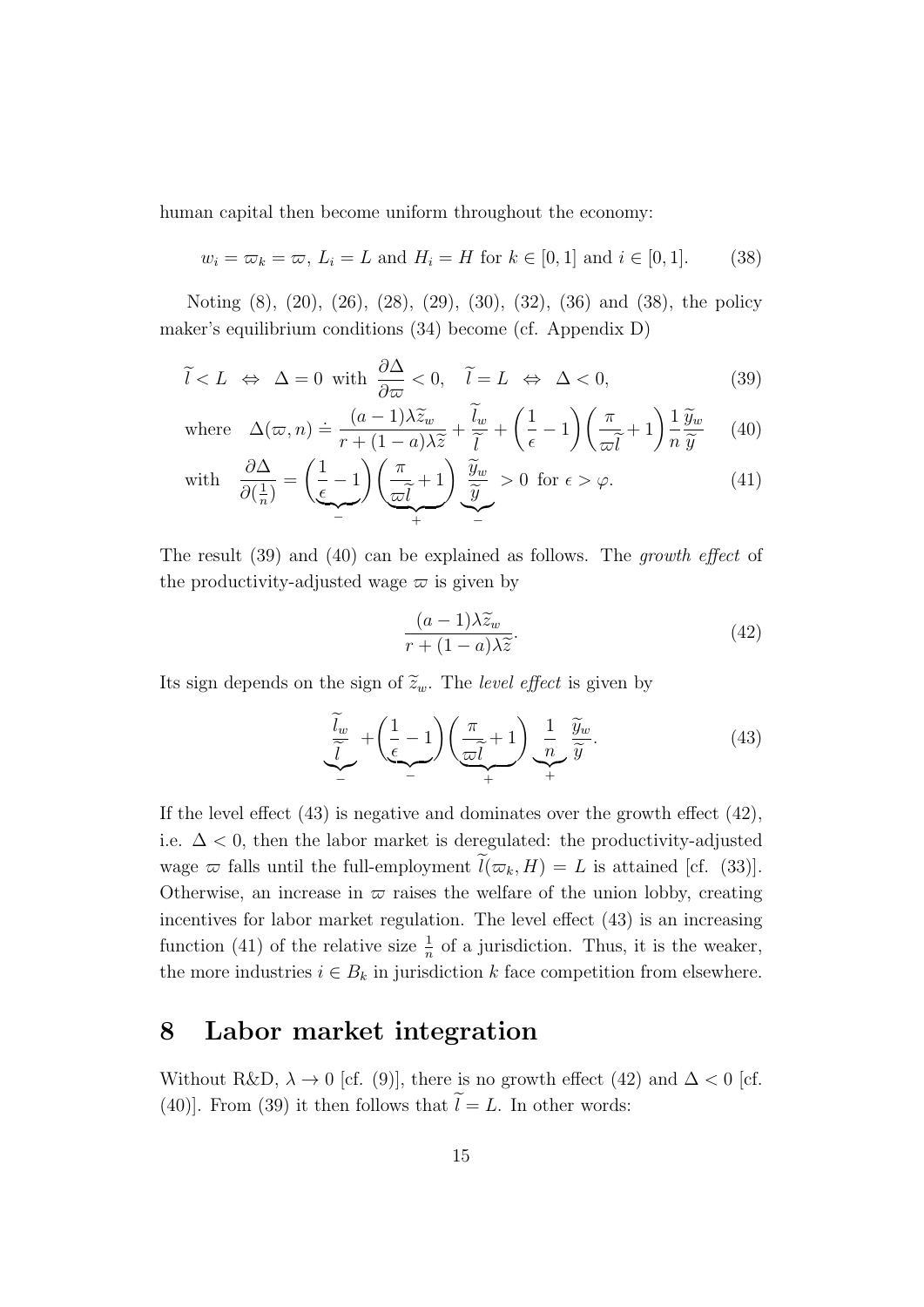**Proposition 1** *The existence of R&D (i.e.*  $\lambda > 0$ ) enables an equilibrium *with labor market regulation and unemployment*  $\widetilde{l} < L$ *.* 

Without R&D, all human capital is devoted to production. In that case, both lobbies attain their highest level of welfare in the presence of full employment, having no incentives to lobby for labor market regulation.

If  $\epsilon > \varphi$ , then, from (20), (39) and (40), it follows that  $\tilde{z}_w \leq 0$ ,  $\Delta < 0$ and  $\widetilde{l} = L$ . Thus, unemployment  $\widetilde{l} < L$  is possible only if  $\epsilon > \varphi$ . Thus:

**Proposition 2** *Labor market regulation*  $\widetilde{l} < L$  *is possible only if the elasticity of product substitution is higher than that of factor substitution,*  $\epsilon > \varphi$ .

If the output effect dominates over the substitution effect (i.e.  $\epsilon > \varphi$ ), then the growth effect is positive and can outweigh the level effect. Otherwise, a decrease in the productivity-adjusted wage  $\varpi$  benefits the lobbies and the political process ends up with labor market deregulation.

The mass of a jurisdiction is  $\frac{1}{n}$  [cf. (1)]. Given (39) and (41),  $\Delta < 0$  and  $\tilde{l} = L$  holds for low values and  $\Delta = 0$  and  $\tilde{l} < L$  for high values of  $\frac{1}{n}$ . Thus:

**Proposition 3** *Assume that there exists a positive growth effect [i.e.*  $\epsilon > \varphi$ ]. *In that case, the labor markets are deregulated (l* = *L) for small and regulated (l < L) for big jurisdictions.*

If competition from outside the jurisdiction is weak (i.e.  $\frac{1}{n}$  close to one), then the growth effect (42) outweighs the level effect (43) and lobbying leads to labor market regulation. Otherwise, the labor markets are deregulated.

Differentiating the first-order condition  $\Delta = 0$  [cf. (39)] and noting (39) and (41), one obtains

$$
\frac{d\varpi}{d(\frac{1}{n})} = -\underbrace{\frac{\partial\Delta}{\partial(\frac{1}{n})}}_{+} / \underbrace{\frac{\partial\Delta}{\partial\varpi}}_{-} > 0.
$$
\n(44)

Given  $(11)$ ,  $(20)$ ,  $(26)$  and  $(38)$ , the productivity growth rate becomes

$$
g = (\log a)\lambda \widetilde{z}(\varpi, H), \quad \frac{dg}{d\varpi} = (\log a)\lambda \widetilde{z}_w > 0.
$$
 (45)

According to Proposition 2, inequality  $\epsilon > \varphi$  holds true for  $l < L$ . From this, (44) and (45) it follows that when  $l < L$ , both  $\varpi$  and g increase with an increase in  $\frac{1}{n}$ . In other words: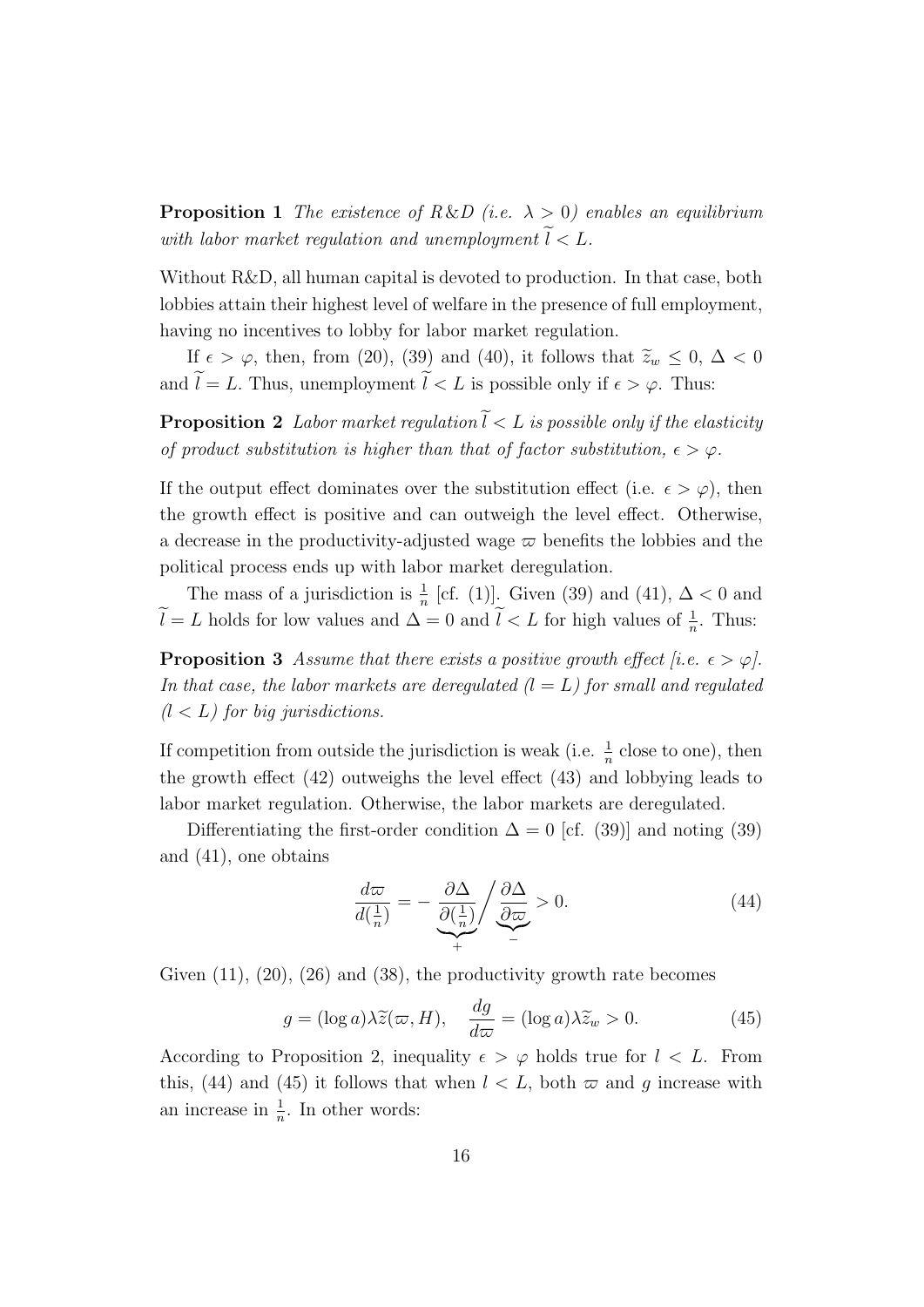**Proposition 4** *If the labor markets are initially regulated, l < L, then labor market integration (i.e. an increase in the size*  $\frac{1}{n}$  *of jurisdictions) raises both the productivity-adjusted wage*  $\varpi$  *and the productivity growth rate q.* 

If the labor markets are initially regulated, then the growth effect is positive. The expansion of jurisdictions weakens the negative level effect, for there will be less competition from outside the jurisdiction. This strengthens the incentives to lobby for labor market regulation, promoting R&D and growth.

## **9 Welfare considerations**

The arrival rate of innovations of the leading-edge technology *A* [cf. (27)] follows a Poisson process being in fixed proportion  $\lambda$  to aggregate innovation intensity in the economy,  $\int_0^1 z_i di$  [cf. (9), (20), (26) and (38)]:

$$
\Lambda = \lambda \int_0^1 z_i di = \lambda \tilde{z}(\varpi, H). \tag{46}
$$

An invention of a new technology raises the serial number of the leading-edge technology, *t*, by one and  $A(t)$  by constant  $a > 1$  [cf. (10)]:

$$
A(t+1) = aA(t), \quad a > 1.
$$
 (47)

From  $(7)$ ,  $(26)$ ,  $(28)$  and  $(38)$  it follows that consumption *c* is a function of the productivity-adjusted wage *ϖ*:

$$
c(\varpi) \doteq A^{\epsilon/(\epsilon-1)} \widetilde{y}(\varpi, H). \tag{48}
$$

This shows that the growth rate  $g^c$  of consumption  $c$  is in fixed proportion  $\epsilon/(\epsilon-1)$  to the growth rate g of productivity A. Given (6), (4) and (48), the expected welfare of the household at time *T* becomes

$$
\mathcal{U}(\varpi, T) \doteq E \int_{T}^{\infty} [\log c(\varpi)] e^{-\rho(\theta - T)} d\theta
$$
  
= 
$$
E \int_{T}^{\infty} \left[ \log \tilde{y}(\varpi, H) + \frac{\epsilon \log A}{\epsilon - 1} \right] e^{-r(\theta - T)} d\theta.
$$
 (49)

Let  $\overline{\omega}$  be the productivity-adjusted wage corresponding to full employment  $\widetilde{l}(\underline{\varpi}, H) = L$ . Ignoring the full employment constraint  $\widetilde{l}(\varpi, H) \leq L$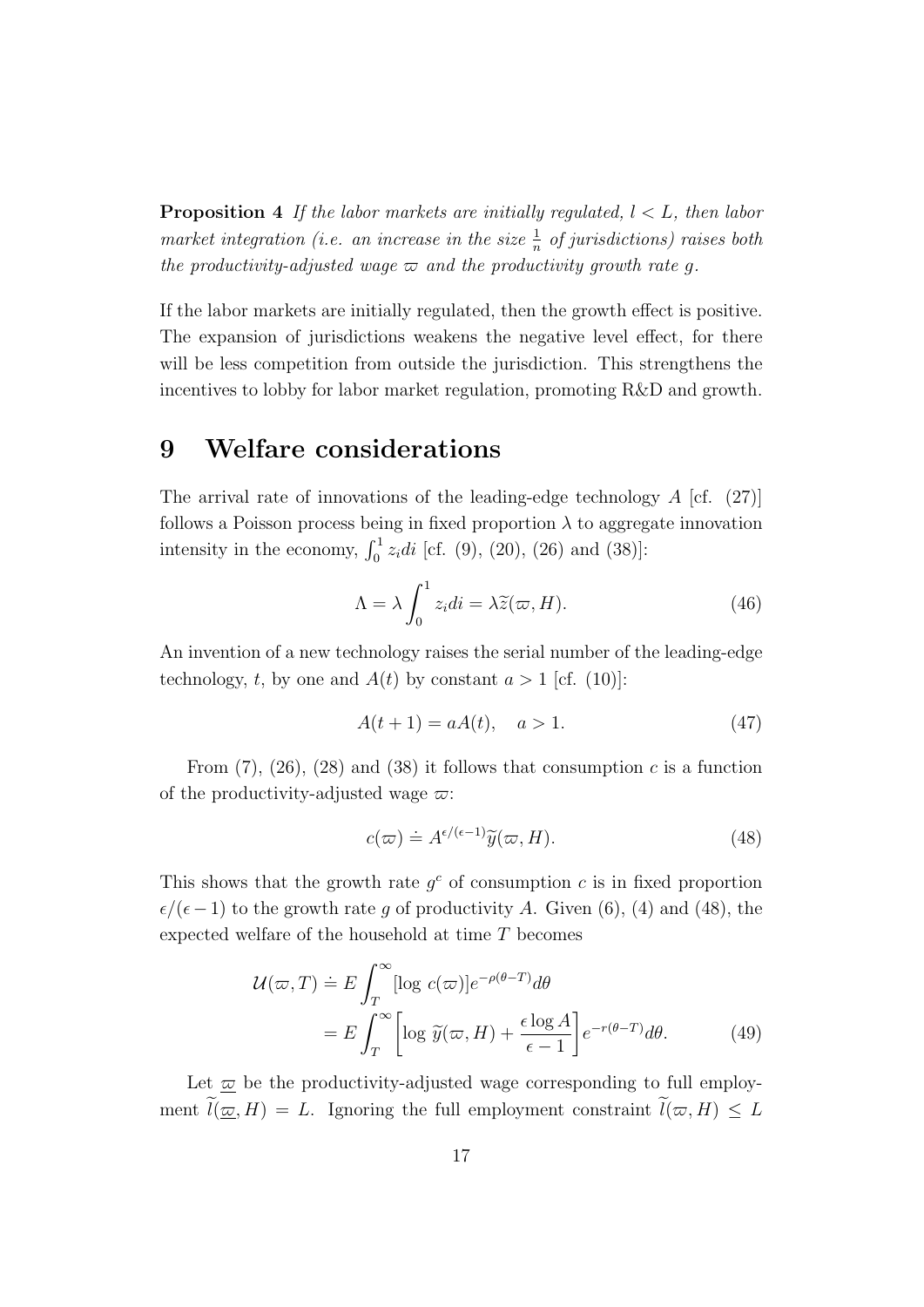for a while, I maximize welfare (49) subject to technological change (46) and (47) by the productivity-adjusted wage  $\varpi$ . In Appendix E, I show that the optimal value for the productivity-adjusted wage with unemployment is

$$
\varpi^* = \arg \max_{\varpi} \left[ \log \widetilde{y}(\varpi, H) + \frac{\lambda \epsilon \log a}{(\epsilon - 1)r} \widetilde{z}(\varpi, H) \right] \tag{50}
$$

If  $\varpi^*$  >  $\underline{\varpi}$ , then, noting (44) and (45), there is an optimal size  $(\frac{1}{n})^*$  of a jurisdiction that corresponds to  $\omega((\frac{1}{n})^*) = \omega^*$ , and an optimal growth rate  $g^* = (\log a) \lambda \tilde{z}(\varpi^*, H)$ . Given (44) and (45), one obtains the following result:

**Proposition 5** If jurisdictions are smaller than  $\left(\frac{1}{n}\right)$  $\frac{1}{n}$ <sup>\*</sup>, then the growth rate *is too low*  $(g < g^*)$  *and employment too high, and welfare can be improved by increasing relative union bargaining power*  $\varpi$  *to*  $\varpi^*$ *. If they are larger than*  $\left(\frac{1}{n}\right)$  $\frac{1}{n}$ <sup>*r*</sup>, then the growth rate is too high  $(q > g^*)$  and employment too low, and *welfare can be improved decreasing relative union bargaining power*  $\varpi$  *to*  $\varpi^*$ .

## **10 Conclusions**

This document studies the political rationale for labor market (de)regulation. Firms are oligopolists who employ human capital (i.e. key workers) in production and R&D and (raw) labor in production. Human capital is fully employed, but the labor market can be regulated which causes unemployment. The main result is that the observed tendency to labor market deregulation comes from labor market policies being set up at the local level.

The political equilibrium is modeled as a common agency game where workers and firms lobby policy makers to shift labor market regulations in their favor. There are many jurisdictions, in each of them a self-interested policy maker can (de)regulate the local labor market. Human capital always fully employed and are the only one that can perform R&D production. The tension between employers and employees comes from the assumption that oligopolists perform R&D: without R&D, both workers and employers would like to have deregulated markets.

When markets get more regulated (i.e. wages raise), the oligopolists increase their output price and decrease their output so that there are less human capital in production (output effect). At the same time, the oligopolists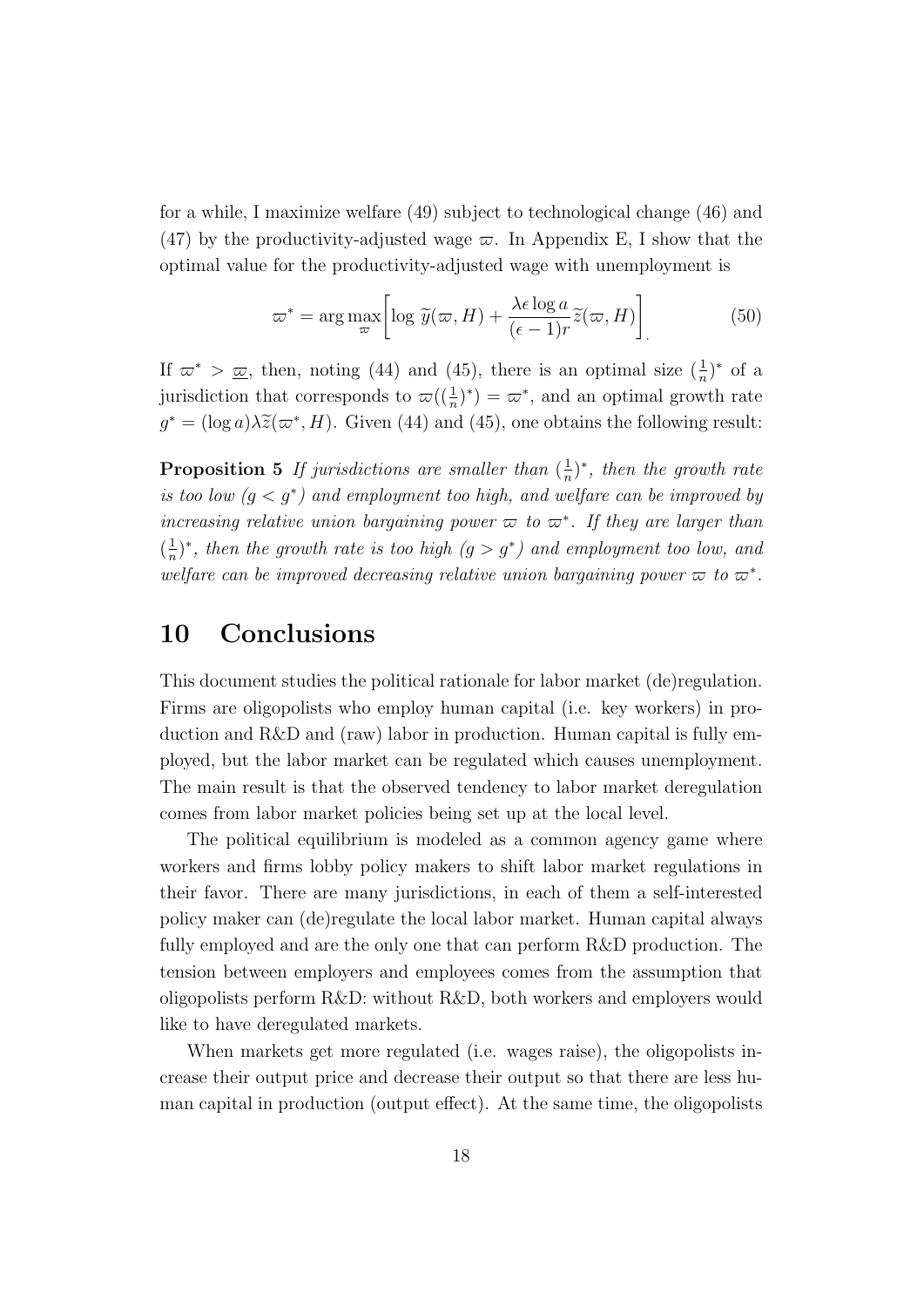replace labor by human capital (substitution effect). If the elasticity of product substitution is higher than that of factor substitution, then the output effect dominates over the substitution effect: labor market regulation decreases human capital devoted to production. Because human capital is fully employed, more human capital is devoted to productivity-enhancing R&D. If this positive growth effect outweighs the negative effect of wage increases on income, then there are incentives to lobby for labor market regulation. Otherwise, the labor markets are deregulated.

When labor markets become more integrated (i.e. the size of jurisdictions increase), they face less competition from outside the jurisdiction so that the fall of income due to wage increases is reduced and labor market regulation gets more attractive to union lobbies. When labor markets are very little integrated (i.e. jurisdictions are small), they are deregulated.

## **Appendix**

## **A Equations** (11) **and** (12)

During a short time interval  $d\theta$ , oligopolist *i* has an innovation  $dq_i = 1$ with probability  $\Lambda_i d\theta$ , and no innovation  $dq_i = 0$  with probability  $1 - \Lambda_i d\theta$ . Because technology changes from  $t_i$  to  $t_i + 1$  with probability  $\Lambda_i d\theta$ , and does not change with probability  $1 - \Lambda_i d\theta$  during interval  $d\theta$ , then, given (9) and  $(10)$ , one obtains  $(11)$ :

$$
g_i \doteq \Lambda_i E[\log A_i(t_i + 1) - \log A_i(t_i)] = (\log a)\Lambda_i = (\log a)\lambda z_i.
$$

Define the expected value

$$
\Omega(t_i) = E \int_T^{\infty} A_i(t_i) e^{-r(\theta - T)} d\theta.
$$
\n(51)

The Bellman equation is (cf. Dixit and Pindyck 1994)

$$
r\Omega(t_i) = A_i(t_i) + \Lambda_i[\Omega(t_i+1) - \Omega(t_i)],
$$
\n(52)

where  $r\Omega(t_i)$  is the revenue from assets  $\Omega(t_i)$  at the market interest rate r,  $A_i(t_i)$  current income from assets  $\Omega(t_i)$  and  $\Lambda_i[\Omega(t_i+1) - \Omega(t_i)]$  the expected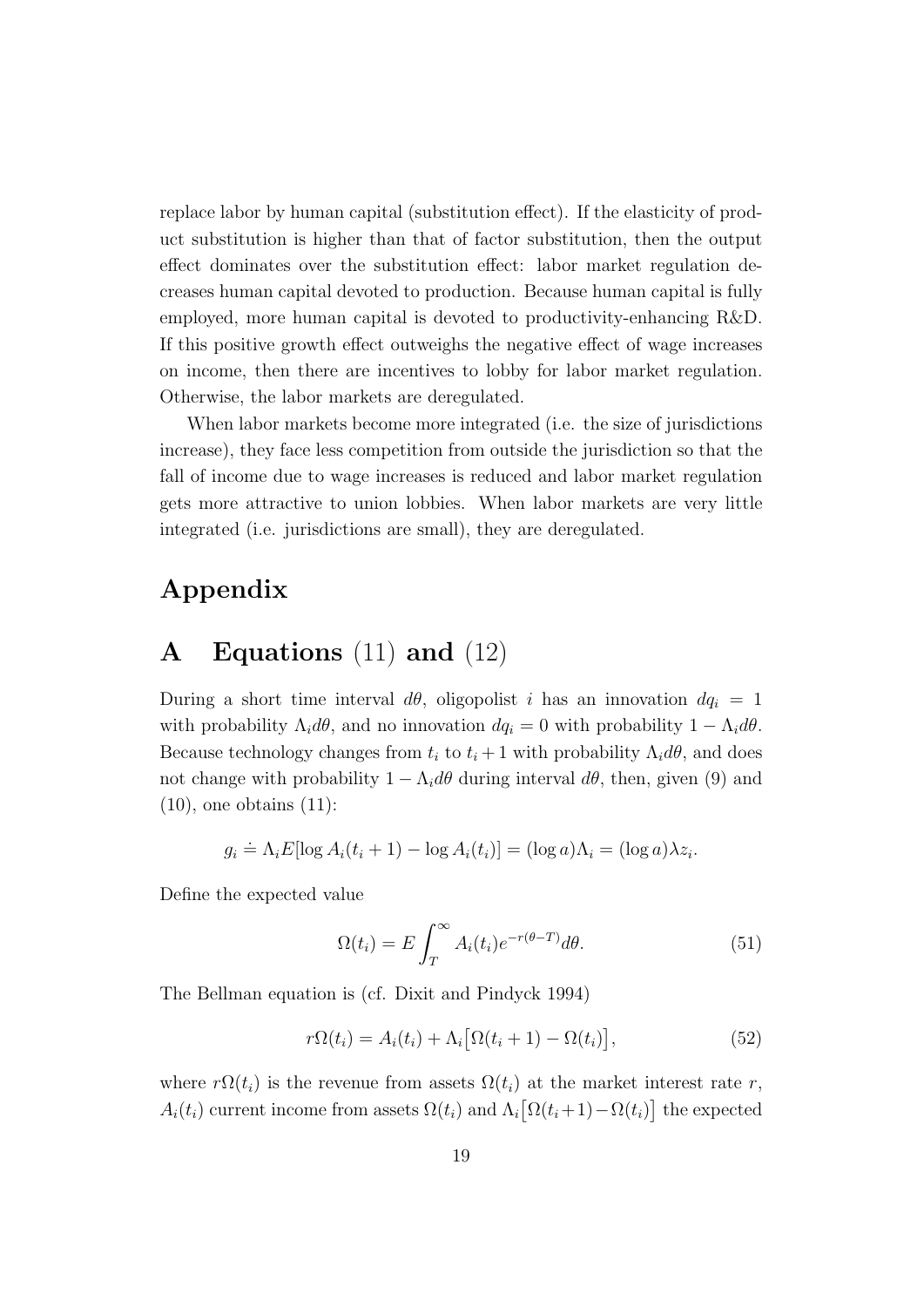increase of the value of assets  $\Omega(t_i)$ . Let us try the solution

$$
\Omega(t_i) = A_i(t_i)/\omega,\tag{53}
$$

in which the discount factor  $\omega > 0$  is independent of  $t_i$ . Inserting (53) into the Bellman equation (52) yields

$$
r = \frac{A_i(t_i)}{\Omega(t_i)} + \Lambda_i \left[ \frac{\Omega(t_i + 1)}{\Omega(t_i)} - 1 \right] = \omega + (a - 1)\Lambda_i.
$$
 (54)

Solving for  $\omega$  from (54), inserting this into (53), noting (51) and (9) and denoting productivity  $A_i$  at time  $T$  by  $A_{iT}$ , one obtains (12):

$$
E\int_T^{\infty} A_i(t_i)e^{-r(\theta-T)}d\theta = \Omega(t_i) = \frac{A_{iT}}{r+(1-a)\Lambda_i} = \frac{A_{iT}}{r+(1-a)\lambda z_i}.
$$

## **B Functions** (19) **and** (20)

Given (18), the planning problem of oligopolist *i* takes the form

$$
(l_i, z_i) = \arg\max_{l_i, z_i} E \int_T^{\infty} \Pi_i e^{-r(\theta - T)} d\theta = \arg\max_{l_i, z_i} \frac{\pi_i}{r + (1 - a)\lambda z_i} = \arg\max_{l_i, z_i} \Xi,
$$

where  $\Xi \doteq \{ \log \pi_i - \log[r + (1 - a)\lambda z_i] \}.$  If oligopolist *i* has a unique equilibrium, then, noting (17), these are equivalent to the first-order conditions

$$
\frac{\partial \Xi}{\partial l_i} = \frac{1}{\pi_i} \frac{\partial \pi_i}{\partial l_i} = 0, \quad \frac{\partial \Xi}{\partial z_i} = \frac{(a-1)\lambda}{r + (1-a)\lambda z_i} + \frac{1}{\pi_i} \frac{\partial \pi_i}{\partial z_i} = 0,
$$
(55)

and the second-order conditions

$$
\frac{\partial^2 \Xi}{\partial l_i^2} = \frac{1}{\pi_i} \frac{\partial^2 \pi_i}{\partial l_i^2} < 0, \quad \frac{\partial^2 \Xi}{\partial z_i^2} < 0, \quad J = \frac{\partial^2 \Xi}{\partial l_i^2} \frac{\partial^2 \Xi}{\partial z_i^2} - \left(\frac{\partial^2 \Xi}{\partial l_i \partial z_i}\right)^2 > 0. \tag{56}
$$

Furthermore, from  $h_i = H_i - z_i$ , (13), (17) and (55) it follows that

$$
\frac{\partial^2 \Xi}{\partial l_i \partial w_i} = \frac{1}{\pi_i} \frac{\partial^2 \pi_i}{\partial l_i \partial w_i} = -\frac{1}{\pi_i} < 0, \quad \frac{\partial^2 \Xi}{\partial z_i \partial w_i} = \frac{1}{\pi_i} \frac{\partial^2 \pi_i}{\partial z_i \partial w_i} \equiv 0,
$$
\n
$$
\frac{\partial \Xi}{\partial l_i} = \frac{1}{\pi_i} \frac{\partial \pi_i}{\partial l_i} = \left(1 - \frac{1}{\epsilon}\right) \frac{1}{\pi_i} \left[F^{-1/\epsilon} F_l - \frac{F_h H_i}{F^{1/\epsilon}} \left(\frac{F_{lh}}{F_h} - \frac{1}{\epsilon} \frac{F_l}{F}\right) - \frac{\epsilon w_i}{\epsilon - 1}\right]
$$
\n
$$
= \left(1 - \frac{1}{\epsilon}\right) \frac{1}{\pi_i} \left\{F^{-1/\epsilon} F_l \left[1 + \left(\frac{1}{\epsilon} - \frac{1}{\varphi}\right) H_i \frac{F_h}{F}\right] - \frac{\epsilon w_i}{\epsilon - 1}\right\} = 0,
$$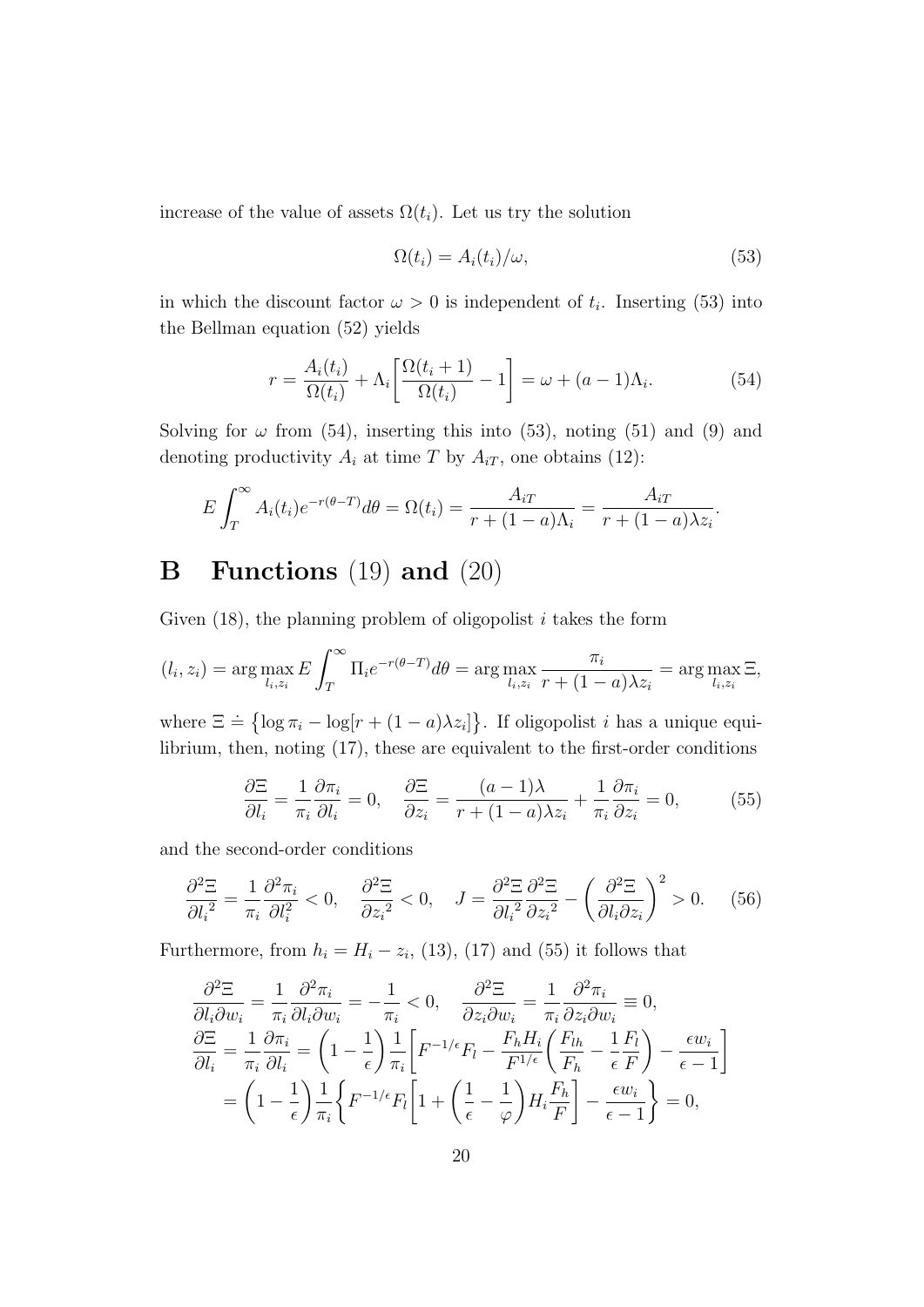$$
F^{-1/\epsilon}F_{l}\left[1+\left(\frac{1}{\epsilon}-\frac{1}{\varphi}\right)H_{i}\frac{F_{h}}{F}\right] = \frac{\epsilon w_{i}}{\epsilon-1} > 0,
$$
\n
$$
\frac{\partial^{2}\Xi}{\partial l_{i}\partial z_{i}} = \left(1-\frac{1}{\epsilon}\right)\frac{1}{\pi_{i}}\left\{F^{-1/\epsilon}F_{l}\left[1+\left(\frac{1}{\epsilon}-\frac{1}{\varphi}\right)H_{i}\frac{F_{h}}{F}\right]\left(\frac{F_{lh}}{F_{l}}-\frac{1}{\epsilon}F_{h}\right)\right\}
$$
\n
$$
+ F^{-1/\epsilon}F_{l}\left(\frac{1}{\epsilon}-\frac{1}{\varphi}\right)H_{i}\frac{F_{h}}{F}\left(\frac{F_{hh}}{F_{h}}-\frac{F_{h}}{F}\right)\right\}
$$
\n
$$
= \left(\frac{1}{\epsilon}-1\right)\frac{1}{\pi_{i}}\left\{F^{-1/\epsilon}F_{l}\left[1+\left(\frac{1}{\epsilon}-\frac{1}{\varphi}\right)H_{i}\frac{F_{h}}{F}\right]\left(\frac{F_{lh}}{F_{l}}-\frac{1}{\epsilon}F_{h}\right)\right\}
$$
\n
$$
+ F^{-1/\epsilon}F_{l}\left(\frac{1}{\epsilon}-\frac{1}{\varphi}\right)H_{i}\frac{F_{h}}{F}\left(\frac{F_{lh}}{F_{l}}-\frac{1}{\epsilon}F_{h}\right)
$$
\n
$$
+ F^{-1/\epsilon}F_{l}\left(\frac{1}{\epsilon}-\frac{1}{\varphi}\right)H_{i}\frac{F_{h}}{F}\left(\frac{F_{hh}}{F_{h}}-\frac{F_{h}}{F}\right)\right\}
$$
\n
$$
= \left(\frac{1}{\epsilon}-1\right)\frac{1}{\pi_{i}}\left\{\frac{\epsilon w_{i}}{\epsilon-1}\left(\frac{F_{lh}}{F_{l}}-\frac{1}{\epsilon}F_{h}\right)
$$
\n
$$
+ F^{-1/\epsilon}F_{l}\left(\frac{1}{\varphi}-\frac{1}{\epsilon}\right)H_{i}\frac{F_{h}}{F}\left(\frac{F_{h}}{F}-\frac{F_{hh}}{F_{h}}\right)\right\}
$$
\n
$$
= \left(\frac{1}{\varphi}-\frac{1}{\epsilon}\right)\left(\frac{1}{\epsilon}-1
$$

Differentiating the first-order conditions (55) yields the matrix equation

$$
\frac{\frac{\partial^2 \Xi}{\partial l_i^2}}{\frac{\partial^2 \Xi}{\partial l_i \partial z_i}} \frac{\frac{\partial^2 \Xi}{\partial l_i \partial z_i}}{\frac{\partial^2 \Xi}{\partial z_i^2}} \left[ \begin{array}{c} dl_i \\ dz_i \end{array} \right] + \begin{bmatrix} -\frac{1}{\pi_i} \\ 0 \end{bmatrix} dw_i = 0.
$$

Noting (56) and (57), this can be written as partial derivatives as follows:

 $\sqrt{ }$ 

$$
\frac{dl_i}{dw_i} = -\frac{1}{J} \begin{vmatrix} -\frac{1}{\pi_i} & \frac{\partial^2 \Xi}{\partial l_i \partial z_i} \\ 0 & \frac{\partial^2 \Xi}{\partial z_i^2} \end{vmatrix} = \frac{1}{J} \underbrace{\frac{1}{\pi_i} \frac{\partial^2 \Xi}{\partial z_i^2}}_{+ + + + - -} \n\frac{dz_i}{dw_i} = -\frac{1}{J} \begin{vmatrix} \frac{\partial^2 \Xi}{\partial l_i \partial z_i} & -\frac{1}{\pi_i} \\ \frac{\partial^2 \Xi}{\partial l_i \partial z_i} & 0 \end{vmatrix} = -\frac{1}{J} \underbrace{\frac{1}{\pi_i} \frac{\partial^2 \Xi}{\partial l_i \partial z_i}}_{+ + + - - + - -} > 0 \quad \Leftrightarrow \quad \epsilon > \varphi.
$$

Differentiating the production function (13) and noting these partial derivatives and  $h_i = H_i - z_i$ , one obtains

$$
\frac{dy_i}{dw_i} = F_l \frac{dl_i}{dw_i} + F_h \frac{dh_i}{dw_i} = \underbrace{F_l}_{+} \underbrace{\frac{dl_i}{dw_i}}_{-} - \underbrace{F_h}_{+} \underbrace{\frac{dz_i}{dw_i}}_{+} < 0 \text{ for } \epsilon > \varphi.
$$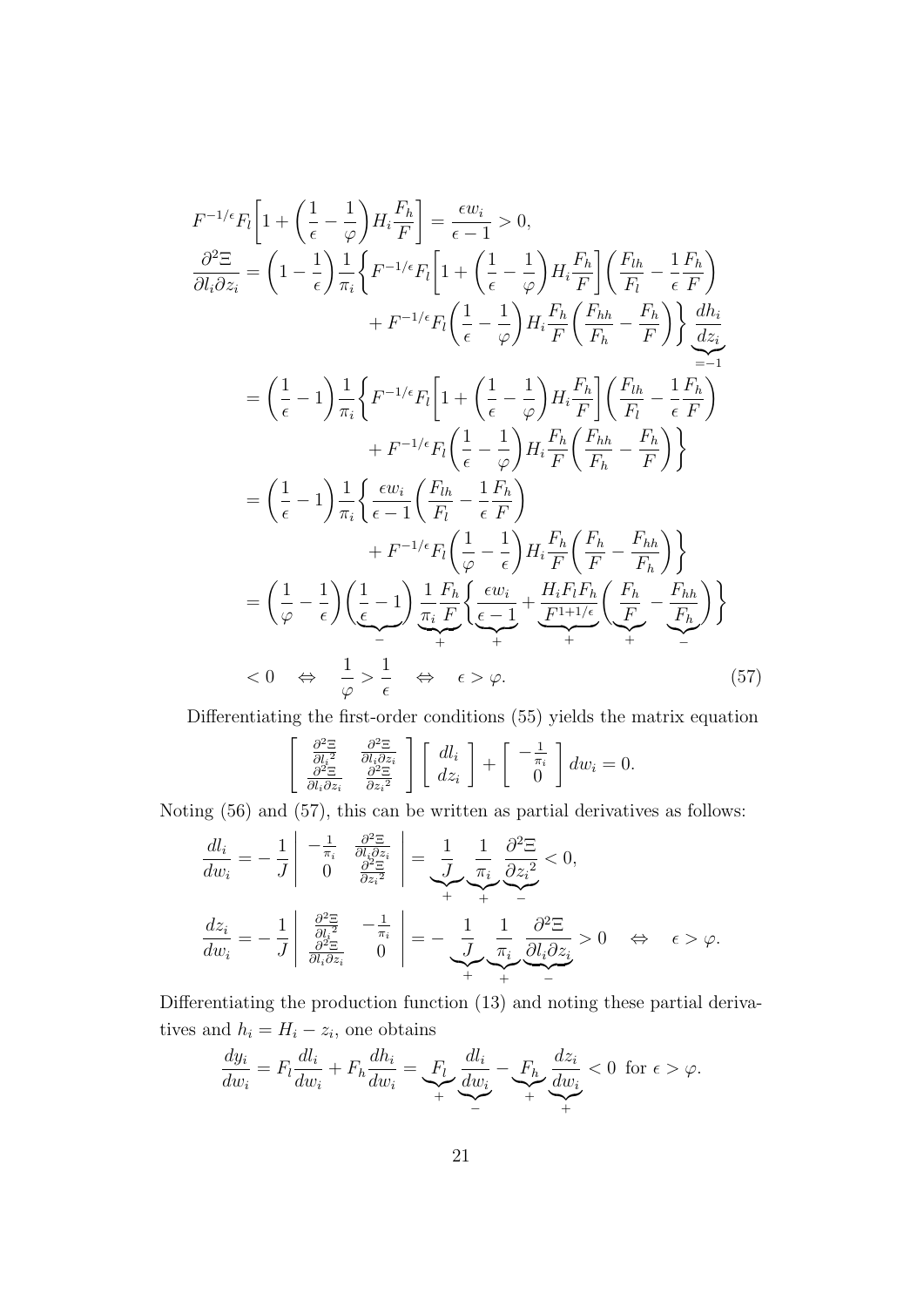# **C Function** (28)

Noting  $(1)$ ,  $(7)$ ,  $(20)$ ,  $(27)$  and  $(38)$ , consumption is determined as follows:

$$
c(\varpi_k, \varpi_{-k}, A, n) \doteq \left[ \int_0^n \left( \int_{i \in B_k} A_i y_i^{1-1/\epsilon} di \right) dk \right]^{ \epsilon / (\epsilon - 1)} = A^{\epsilon / (\epsilon - 1)} \left[ \int_0^n \left( \widetilde{y}(\varpi_k, H_i)^{1-1/\epsilon} \int_{i \in B_k} di \right) dk \right]^{ \epsilon / (\epsilon - 1)} = \left( \frac{A}{n} \right)^{\epsilon / (\epsilon - 1)} \left[ \int_0^n \widetilde{y}(\varpi_k, H_i)^{1-1/\epsilon} dk \right]_0^{\epsilon / (\epsilon - 1)}.
$$

where  $i \in B_k$ . This implies

$$
c|_{\varpi_{\ell}} = \varpi \text{ and } H_i = H \text{ for } \ell \in [0, n] = A^{\epsilon/(\epsilon - 1)} \widetilde{y}(\varpi, H),
$$
  
\n
$$
\frac{1}{c} \frac{\partial c}{\partial \varpi_k} = \frac{\partial \log c}{\partial \varpi_k} = \frac{\epsilon}{\epsilon - 1} \frac{\partial}{\partial \varpi_k} \log \int_0^n \widetilde{y}(\varpi_{\ell}, H_i)^{1 - 1/\epsilon} d\ell
$$
  
\n
$$
= \frac{\widetilde{y}(\varpi_k, H_i)^{-1/\epsilon} \widetilde{y}_w(\varpi_k, H_i)}{\int_0^n \widetilde{y}(\varpi_{\ell})^{1 - 1/\epsilon} d\ell},
$$
  
\n
$$
\left[ \frac{1}{c} \frac{\partial c}{\partial \varpi_k} \right]_{\varpi_{\ell} = \varpi \text{ and } H_i = H \text{ for } \ell \in [0, n]} = \frac{\widetilde{y}_w(\varpi, H)}{n\widetilde{y}(\varpi, H)} < 0.
$$

# **D Results** (39) **and** (40)

From (17), (19), (20) and (22) it follows that

$$
\mathcal{W}_{o} + \mathcal{W}_{u} = \left[ \max_{l_{i},z_{i}} \frac{\pi_{i}}{r + (1 - a)\lambda z_{i}} + \frac{w_{i}\tilde{l}(w_{i},H_{i})}{r + (1 - a)\lambda \tilde{z}(w_{i},H_{i})} \right] c^{1/\epsilon - 1} A_{iT}
$$

$$
- (R_{o}^{i} + R_{u}^{i})/r,
$$

$$
\frac{\partial(\mathcal{W}_{o} + \mathcal{W}_{u})}{\partial w_{i}} = \left\{ \frac{1}{r + (1 - a)\lambda z_{i}} \frac{\partial \pi_{i}}{\partial w_{i}} + \frac{\tilde{l} + w_{i}\tilde{l}_{w}}{r + (1 - a)\lambda \tilde{z}} + \frac{(a - 1)\lambda \tilde{z}_{w}w_{i}\tilde{l}}{[r + (1 - a)\lambda \tilde{z}]^{2}} \right\}
$$

$$
\times c^{1/\epsilon - 1} A_{iT}
$$

$$
= \left[ w_{i}\tilde{l}_{w} + \frac{(a - 1)\lambda \tilde{z}_{w}w_{i}\tilde{l}}{r + (1 - a)\lambda \tilde{z}} \right] \frac{c^{1/\epsilon - 1} A_{iT}}{r + (1 - a)\lambda \tilde{z}}
$$

$$
= \left[ \frac{\tilde{l}_{w}}{\tilde{l}} + \frac{(a - 1)\lambda \tilde{z}_{w}}{r + (1 - a)\lambda \tilde{z}} \right] \frac{w_{i}\tilde{l}c^{1/\epsilon - 1} A_{iT}}{r + (1 - a)\lambda \tilde{z}}, \tag{58}
$$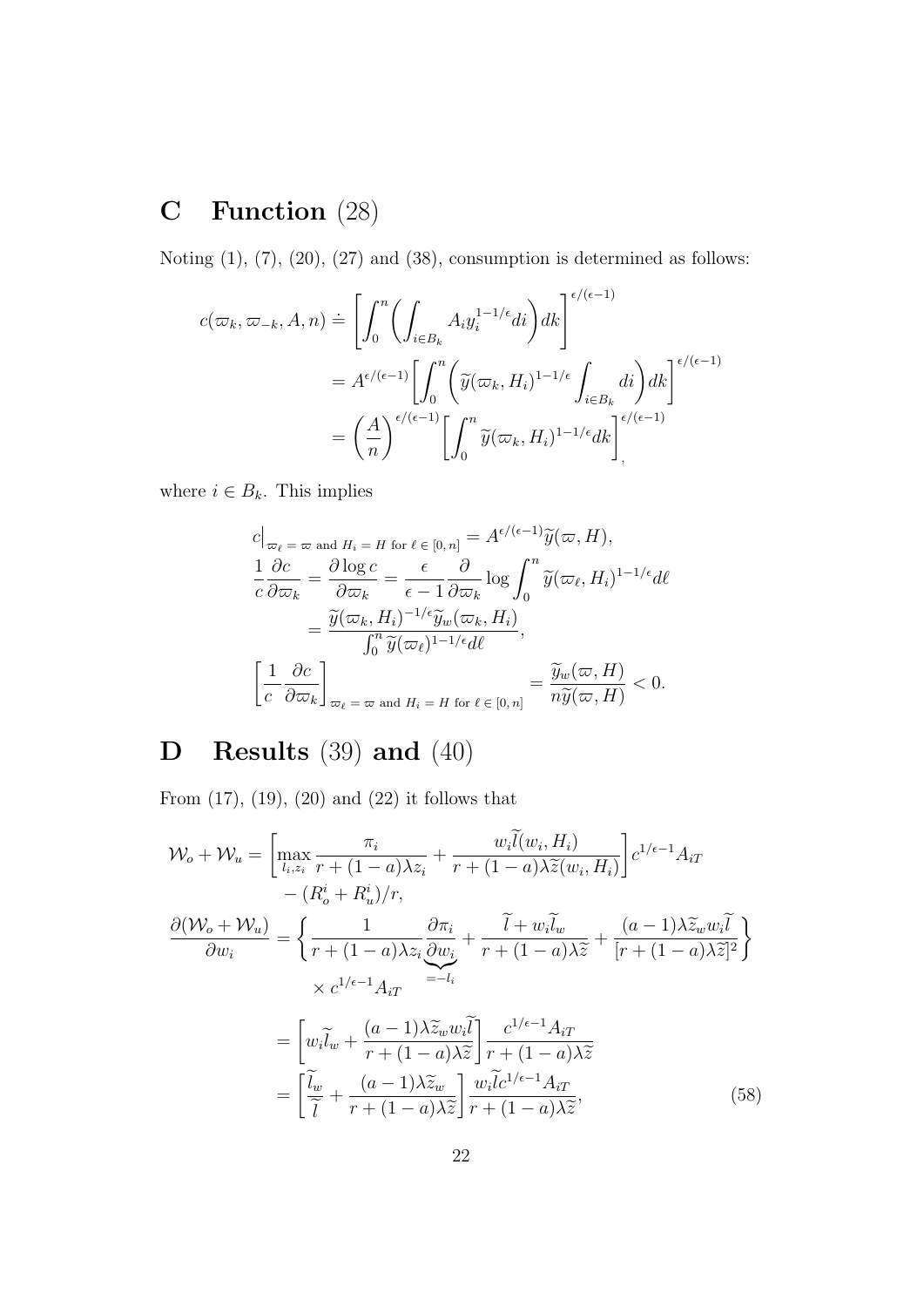$$
\frac{\partial(\mathcal{W}_o + \mathcal{W}_u)}{\partial c} = \left(\frac{1}{\epsilon} - 1\right) \frac{\pi_i + w_i \tilde{l}}{r + (1 - a)\lambda \tilde{z}} c^{1/\epsilon - 2} A_{iT}.
$$
\n(59)

Noting (26), (28), (29), (30), (38), (58) and (59), one obtains

$$
\frac{\partial(\mathcal{F}_k + \mathcal{U}_k)}{\partial \varpi_k} = \frac{\partial(\mathcal{W}_o + \mathcal{W}_u)}{\partial w_i} \frac{\partial w_i}{\partial \varpi_k} + \frac{\partial(\mathcal{W}_o + \mathcal{W}_u)}{\partial c} \frac{\partial c}{\partial \varpi_k} \n= \frac{\partial(\mathcal{W}_o + \mathcal{W}_u)}{\partial w_i} + \frac{\partial(\mathcal{W}_o + \mathcal{W}_u)}{\partial c} \frac{c}{n} \frac{\widetilde{y}_w}{\widetilde{y}} \n= \left[ \frac{\widetilde{l}_w}{\widetilde{l}} + \frac{(a-1)\lambda \widetilde{z}_w}{r + (1-a)\lambda \widetilde{z}} \right] \frac{w_i \widetilde{l} c^{1/\epsilon - 1} A_{iT}}{r + (1-a)\lambda \widetilde{z}} + \left( \frac{1}{\epsilon} - 1 \right) \frac{(\pi_i + w_i \widetilde{l}) c^{1/\epsilon - 1} A_{iT}}{r + (1-a)\lambda \widetilde{z}} \frac{\widetilde{y}_w}{n} \n= \Delta(\varpi, n) \frac{\varpi \widetilde{l} c^{1/\epsilon - 1} A_{iT}}{r + (1-a)\lambda \widetilde{z}},
$$
\n
$$
= \Delta(\varpi, n) \frac{\widetilde{w}}{r + (1-a)\lambda \widetilde{z}}, \qquad \widetilde{l}_w \leftarrow (1-a) \left( \pi_{w+1} \right) \frac{1}{\widetilde{y}_w} \tag{69}
$$

where 
$$
\Delta(\varpi, n) \doteq \frac{(a-1)\lambda \widetilde{z}_w}{r + (1-a)\lambda \widetilde{z}} + \frac{\widetilde{l}_w}{\widetilde{l}} + \left(\frac{1}{\epsilon} - 1\right) \left(\frac{\pi}{\varpi \widetilde{l}} + 1\right) \frac{1}{n} \frac{\widetilde{y}_w}{\widetilde{y}}.
$$
 (60)

From  $(32)$ ,  $(36)$  and  $(60)$ , it follows that

$$
\frac{\partial G_k}{\partial \overline{\omega}_k} = \frac{1}{rn} \frac{\partial (R_{ko} + R_{ku})}{\partial \overline{\omega}_k} = \frac{1}{n} \left( \frac{\partial \mathcal{F}_k}{\partial \overline{\omega}_k} + \frac{\partial \mathcal{U}_k}{\partial \overline{\omega}_k} \right) = \frac{\partial (\mathcal{F}_k + \mathcal{U}_k)}{\partial \overline{\omega}_k}
$$

$$
= \Delta(\overline{\omega}, n) \frac{\overline{\omega} \widetilde{l} c^{1/\epsilon - 1} A_{iT}}{r + (1 - a) \lambda \widetilde{z}}.
$$
(61)

Conditions (34) are equivalent to the maximization of the Lagrangean

$$
\mathcal{L}_k = G_k(\varpi_k, \varpi_{-k}, n) + \xi_k[L - \widetilde{l}(\varpi_k)]
$$

by the wage  $\varpi_k$ , where the multiplier  $\xi_k$  is subject to the conditions

$$
\xi_k[L - l(\varpi_k)] = 0, \quad \xi_k \ge 0. \tag{62}
$$

Given  $(20)$ ,  $(26)$ ,  $(38)$  and  $(61)$ , this yields first-order and second-order conditions for the maximization:

$$
\frac{\partial \mathcal{L}_k}{\partial \varpi_k} = \frac{\partial G_k}{\partial \varpi_k} \bigg|_{(26),(38)} - \xi_k \widetilde{l}_w = \Delta \frac{\varpi \widetilde{l} c^{1/\epsilon - 1} A_{iT}/n}{r + (1 - a)\lambda \widetilde{z}} - \xi_k \underbrace{\widetilde{l}_w}_{-} = 0,
$$
\n
$$
\frac{\partial \Delta}{\partial \varpi_k} < 0 \iff \frac{\partial^2 G_k}{\partial \varpi_k^2} < 0 \iff \xi_k = 0.
$$
\n
$$
(63)
$$

The conditions (62) and (63) are equivalent to

$$
\widetilde{l} < L \iff \Delta = 0 \text{ with } \frac{\partial \Delta}{\partial \varpi} < 0,
$$
\n
$$
\widetilde{l} = L \iff \xi > 0 \iff \Delta = \underbrace{\xi_k}_{+} \underbrace{\widetilde{l}_w}_{-} \underbrace{\widetilde{r} + (1 - a)\lambda \widetilde{z}}_{\varpi \widetilde{l}c^{1/\epsilon - 1} A_{iT}} < 0.
$$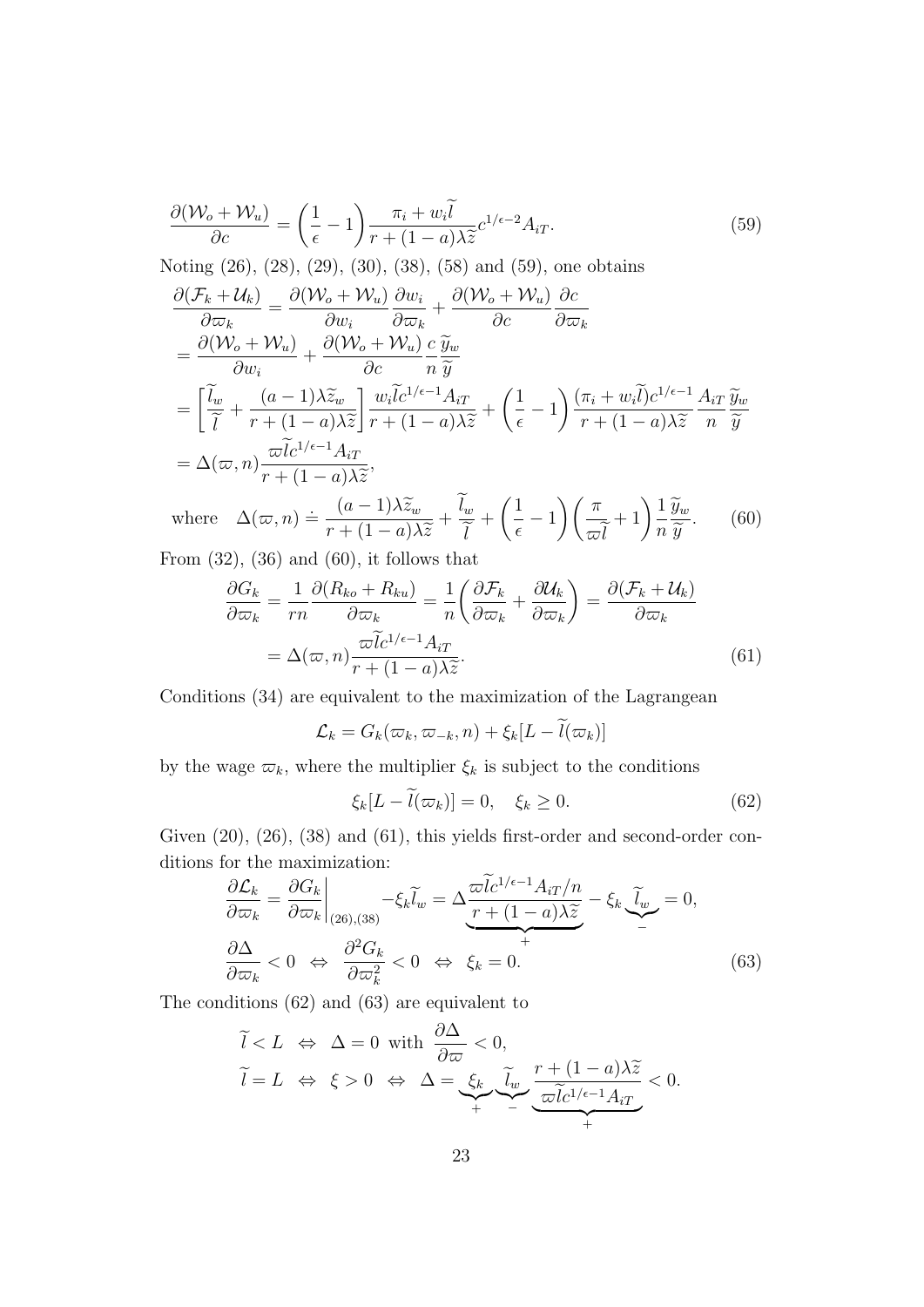# **E Result** (50)

Define the value function

$$
\Phi(t) = \max_{\varpi} E \int_{T}^{\infty} \left[ \log \tilde{y}(\varpi, H) + \frac{\epsilon \log A(t)}{\epsilon - 1} \right] e^{-r(\theta - T)} d\theta.
$$
 (64)

If there is a stationary state solution in which the productivity-adjusted wage  $\bar{\varpi}$  is constant, then from (46), (47) and (64) it follows that

$$
\Phi(t+1) - \Phi(t) = \frac{\epsilon}{\epsilon - 1} \int_{T}^{\infty} [\log A(t+1) - \log A(t)] e^{-r(\theta - T)} d\theta
$$

$$
= \frac{\epsilon \log a}{\epsilon - 1} \int_{T}^{\infty} e^{-\rho(\theta - T)} d\theta = \frac{1}{r} \frac{\epsilon \log a}{\epsilon - 1}.
$$
(65)

Noting (64) and (65), one can define the Bellman equation for the maximization (cf. Dixit and Pindyck 1994):

$$
r\Phi(t) = \max_{\varpi} \left\{ \log \widetilde{y}(\varpi, H) + \frac{\epsilon \log A(t)}{\epsilon - 1} + \Lambda[\Phi(t + 1) - \Phi(t)] \right\}
$$
  
= 
$$
\max_{\varpi} \left[ \log \widetilde{y}(\varpi, H) + \frac{\epsilon \log A(t)}{\epsilon - 1} + \frac{\Lambda \epsilon \log a}{r \epsilon - 1} \right]
$$
  
= 
$$
\max_{\varpi} \left[ \log \widetilde{y}(\varpi, H) + \frac{\epsilon \log A(t)}{\epsilon - 1} + \frac{\lambda \epsilon \log a}{(\epsilon - 1)r} \widetilde{z}(\varpi, H) \right]
$$

The solution for the value function is then given by

$$
\Phi(t) = \frac{1}{r} \max_{\varpi} \left[ \log \widetilde{y}(\varpi, H) + \frac{\epsilon \log A(t)}{\epsilon - 1} + \frac{\lambda \epsilon \log a}{(\epsilon - 1)r} \widetilde{z}(\varpi, H) \right]
$$

The optimal value for the productivity-adjusted wage is

$$
\varpi^* = \arg \max_{\varpi} \left[ \log \widetilde{y}(\varpi, H) + \frac{\epsilon \log A(t)}{\epsilon - 1} + \frac{\lambda \epsilon \log a}{(\epsilon - 1)r} \widetilde{z}(\varpi, H) \right]
$$

$$
= \arg \max_{\varpi} \left[ \log \widetilde{y}(\varpi, H) + \frac{\lambda \epsilon \log a}{(\epsilon - 1)r} \widetilde{z}(\varpi, H) \right]
$$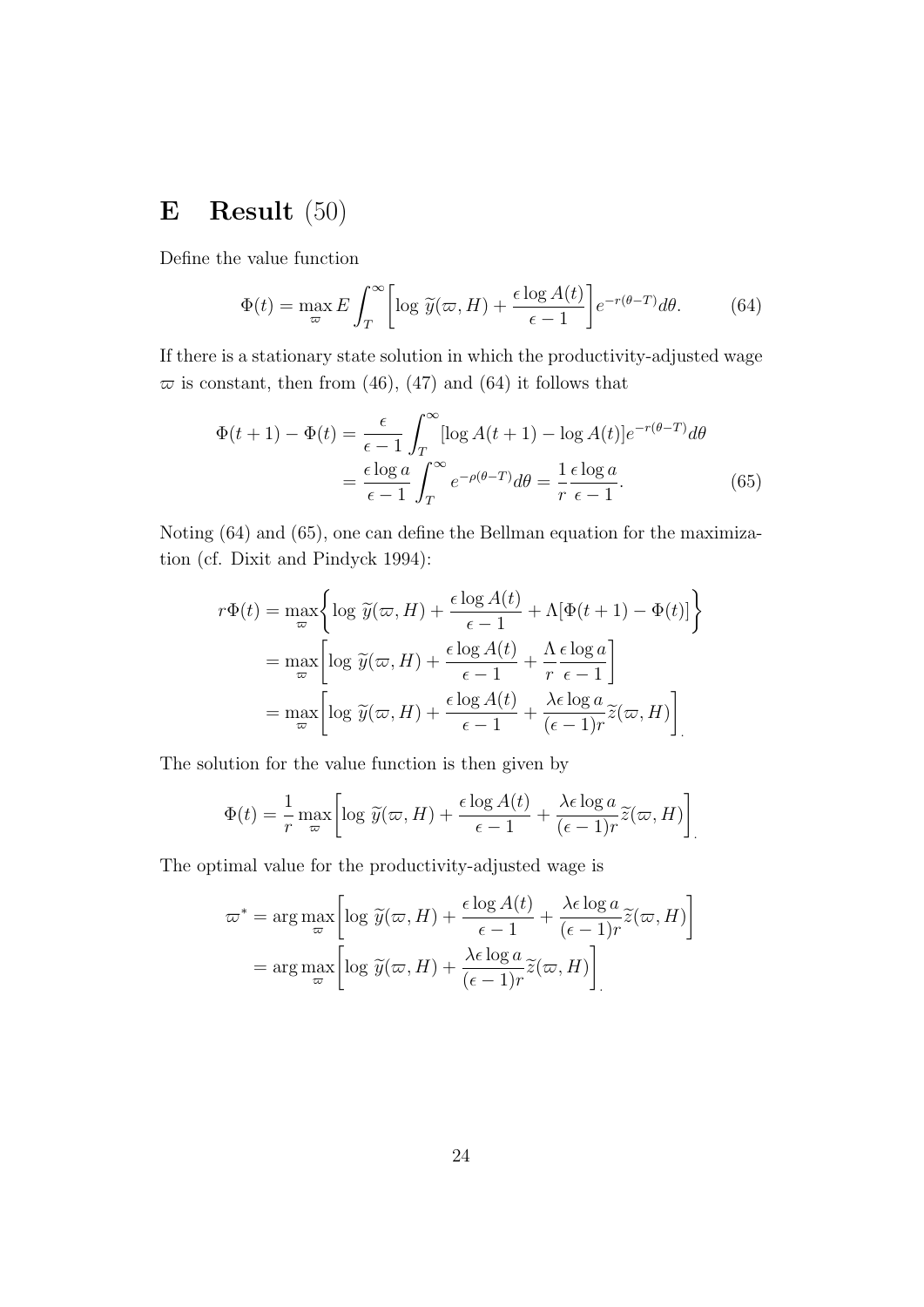## **References:**

Acemoglu, D., Aghion, P., Violante, G.L., 2001. Deunionzation, technical change and inequality. CEPR Discussion Paper Series No. 2764.

Abraham, F., Konings J, Vanormelingen, S.. 2009. The effects of globalization on union bargaining and price-cost margins of firms. Review of World Economics 145, 13-36.

Aghion, P., Howitt, P., 1998. Endogenous Growth Theory. MIT Press, Cambridge (Mass).

Bernheim, D., Whinston, MD., 1986. Menu auctions, resource allocation, and economic influence. Quarterly Journal of Economics 101, 1-31.

Boulhol, O., Dobbelaere, S, Maioli S., 2011. Imports as product and labor market discipline. British Journal of Industrial Relations 49, 311-361.

Brock E., Dobbelaere, S., 2006. Has international trade affected workers' bargaining power? Review of World Economics 142, 233-266.

Dumont, M., Rayp, G., Willeme, P., 2006. Does internationalization affect union bargaining power? An empirical study for five EU countries. Oxford Economic papers 58, 77-102.

Dumont, M., Rayp, G., Willeme, P., 2012. The bargaining position of lowskilled and high-skilled workers in a globalizing world. Labor Economics 19, 312-319.

Caballero, R., 1993. Comment on Bean and Pissarides. European Economic Review 3, 855-859.

Dixit, A., Grossman, G.M., Helpman, E., 1997. Common agency and coordination: general theory and application to management policy making. Journal of Political Economy 105, 752-769.

Dixit, A., Pindyck, K., 1994. Investment under uncertainty. Princeton University Press, Princeton.

Grossman, G.M., Helpman, E., 1991. Quality ladders in the theory of economic growth. Review of Economic Studies 58, 43-61.

Grossman, G.M., Helpman, E., 1994. Protection for sale. American Economic Review 84, 833-850.

Hoon, H.T., Phelps, E.S., 1997. Growth, wealth, and the natural rate: Is Europe's job crisis a growth crisis? European Economic Review 41, 549-557.

Johal, S., Ulph, A., 2002. Globalization, lobbying, and international environmental governance. Review of international economics 10, 387-403.

Nickell, S., Nunziata, L., Ochel, W., 2005. Unemployment in the OECD since the 1960s. What do we know? Economic Journal 115,  $1\hat{u}27$ .